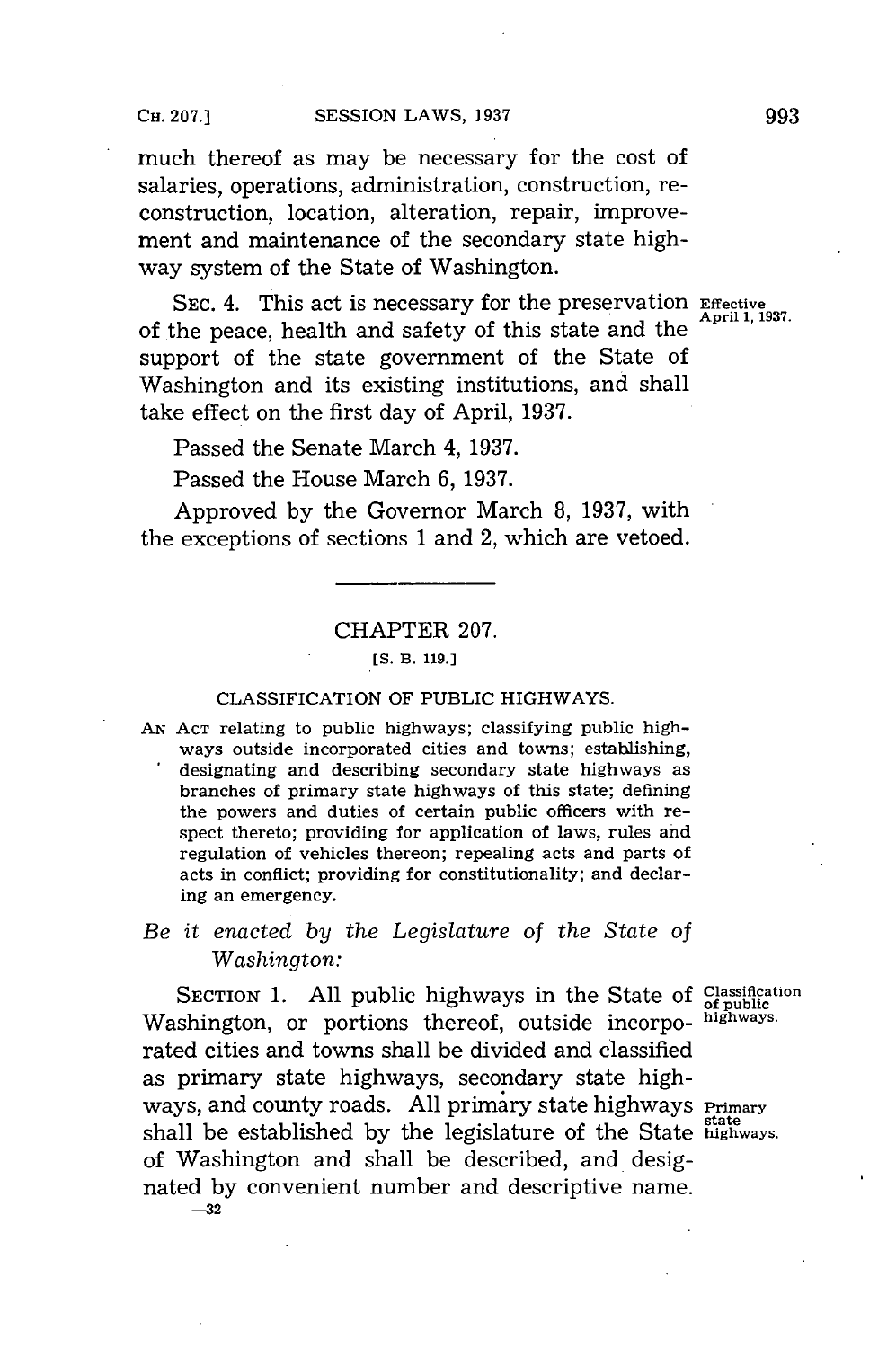Secondary **All secondary state highways shall be established**<br>
state highways. by the legislature of the State of Weshington as by the legislature of the State of Washington as branches of primary state highways and shall be described and designated **by** convenient number. **All** public highways in the State of Washington, or portions thereof, outside incorporated cities and towns, not established as primary state highways or secon-**County** dary state highways, are hereby declared to be county roads.

**Branches of SEC.** 2. Secondary state highways as branches of **primary state highway** Primary State Highway No. **1,** are hereby estab- **No. 1:** lished according to designation and description as **follows:**

**Secondary** (a) Secondary State Highway No. **1A;** beginning **state highway** at Blaine on Primary State Highway No. **1,** thence **No. 1A.** in an easterly direction **by** the most feasible route to a point east of Van Buren, thence in a southerly direction **by** the most feasible route to an intersection with Primary State Highway No. **1** in the vicinity west of Deming, thence following the route of Primary State Highway No. **1** to a point east of Deming, thence in a southerly direction **by** the most feasible route **by** way of Sedro Woolley, Arlington and Snohomish to an intersection with Primary State Highway No. 2 in the vicinity southeast of Bothell; also beginning at a junction with Secondary State Highway No. **1A** in the vicinity east of Van Buren, thence in a northerly direction **by** the most feasible route to the international boundary in the vicinity west of Sumas;

**Secondary (b)** Secondary State Highway No. 1B; beginning **state highway No. 1B.** at Bellingham on Primary State Highway No. **1,** thence in a northerly direction **by** the most feasible route to an intersection with Secondary State Highway No. **1A,** thence in a northerly direction **by** the most feasible route to the international boundary in the vicinity east of Delta;

Secondary **(c)** Secondary State Highway No. 1C; beginning state high-<br> **Secondary** State Highway No. 1 in **State Highway No. 1** in **way No. 1C.** at a junction with Primary State Highway No. **1** in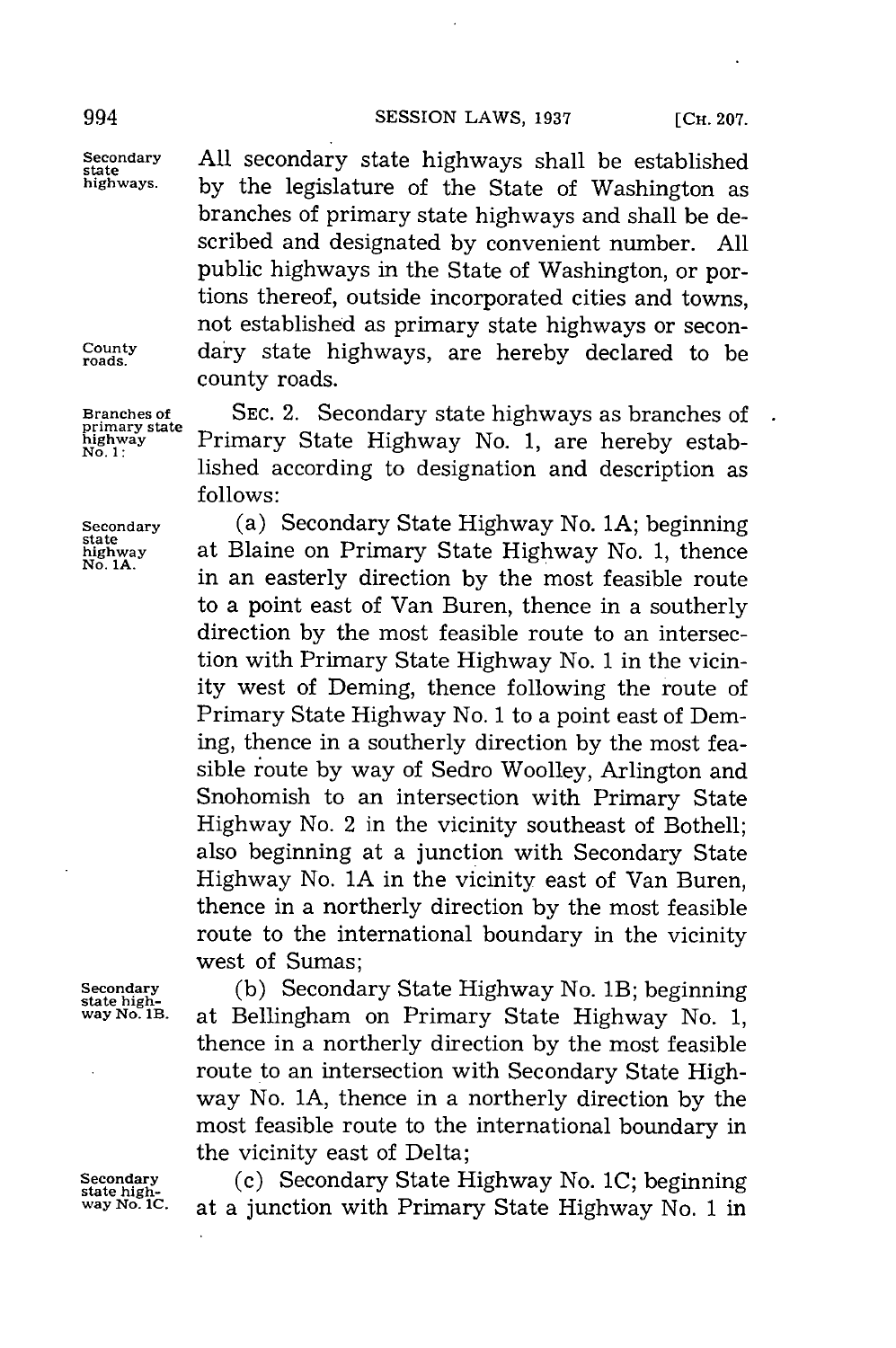the vicinity south of Blanchard, thence in a southerly direction **by** the most feasible route to a junction with Primary State Highway No. **1** in the vicinity of Whitney; also beginning at Burlington on Primary State Highway No. **1,** thence in a westerly direction **by** the most feasible route to a junction with Secondary State Highway No. **IC,** as herein described, in the vicinity north of Whitney;

**(d)** Secondary State Highway No. **1D;** beginning Secondary state highat a junction with Primary State Highway No. **1** in **way No. ID.** the vicinity southeast of Anacortes, thence southerly **by** the most feasible route **by** way of Deception Pass to the vicinity of Columbia Beach in the southern portion of Whidby Island;

(e) Secondary State Highway No. **1E;** beginning **Secondary** at Conway on Primary State Highway No. **1,** thence **way No. 1E.** in a southerly direction **by** the most feasible route **by** way of East Stanwood, thence in a southeasterly direction **by** the most feasible route to a junction with Primary State Highway No. **1,** thence in an easterly direction **by** the most feasible route to Arlington on Secondary State Highway No. **1A;**

**(f)** Secondary State Highway No. 1F; beginning **Secondary** at a junction with Primary State Highway No. 1 in **way** *No. iF.* the vicinity south of Allen, thence in an easterly direction **by** the most feasible route to a junction with Primary State Highway No. **1** in the vicinity north of Burlington, thence in an easterly direction **by** the most feasible route to Sedro Woolley on Secondary State Highway No. **1A;**

**(g)** Secondary State Highway No. **1G;** beginning **Secondary** at Mt. Vernon on Primary State Highway No. **1, way No. 1G.** thence in an easterly direction **by** the most feasible route to a junction with Secondary State Highway No. **1A;**

(h) Secondary State Highway No. 1H; beginning **Secondary** at Conway on Primary State Highway No. **1,** thence **way** No. **1H.** in a southeasterly direction **by** the most feasible

**state high-**

**state high-**

**state high-**

state high-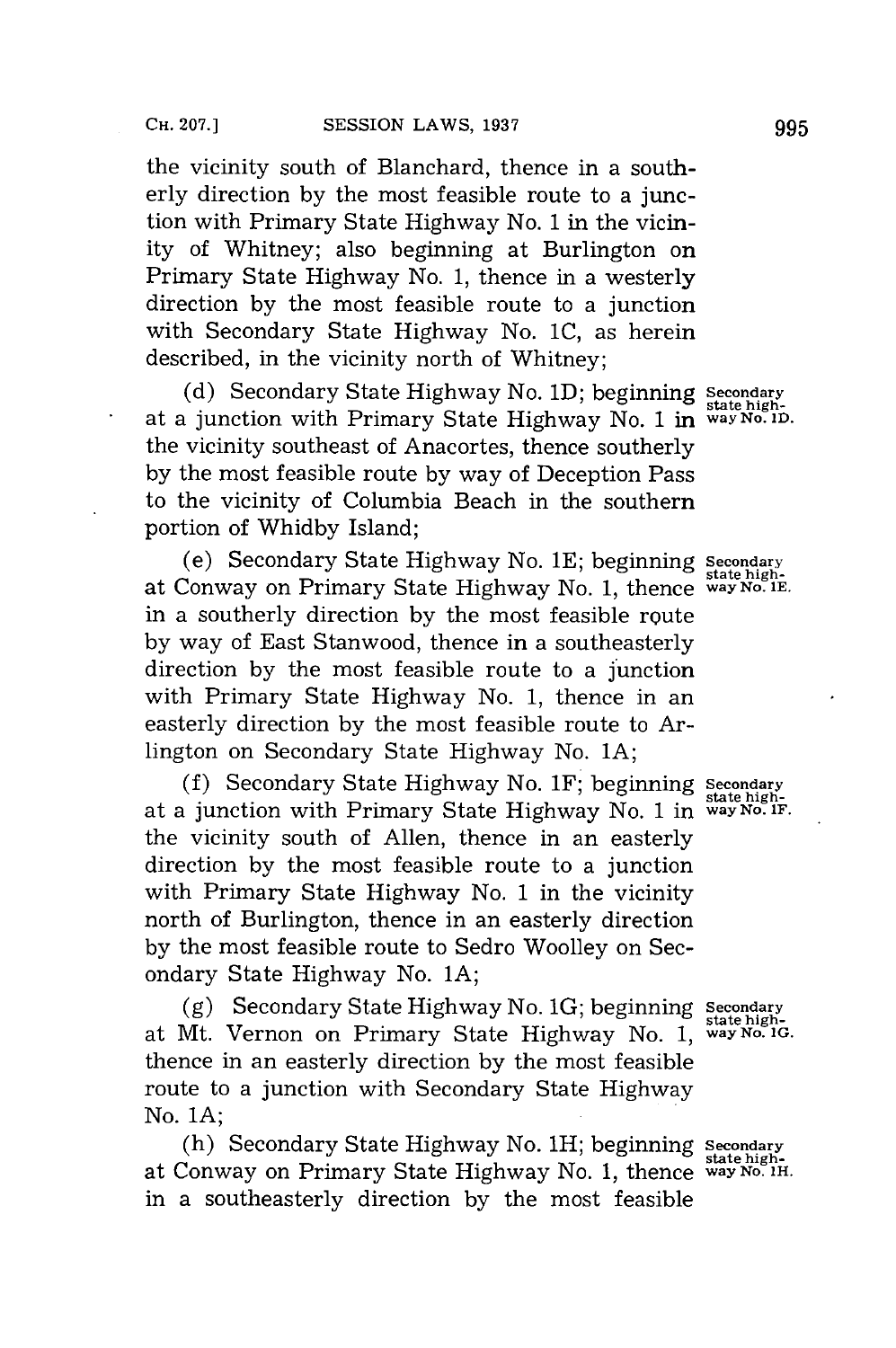route to McMurray on Secondary State Highway No. **1A;**

**Secondary** (i) Secondary State Highway No. 1I; beginning state high-<br> **WAY NO. 11.** at Everett on Primary State Highway No. 1, thence **way No.** I at Everett on Primary State Highway No. **1,** thence in a westerly direction **by** the most feasible route to Mukilteo, thence in a southeasterly direction **by** the most feasible route to a junction with Primary State Highway No. **1** in the vicinity south of Everett;

**Secondary** (j) **Secondary State Highway No. 1J; beginning**<br> **state high-**<br> **state Highway No. 1** in **way No. UJ.** at a junction with Primary State Highway No. **1** in the vicinity north of Seattle, thence in an easterly direction **by** the most feasible route to the vicinity of Lake Washington, thence in a southeasterly direction **by** the most feasible route to Seattle in the vicinity of the Naval Air Station at Sandpoint;

**Secondary (k)** Secondary State Highway No. 1K; beginning **state highway No. 1K.** at Seattle on Primary State Highway No. **1,** thence in a southerly direction **by** the most feasible route to Des Moines, thence in a southeasterly direction **by** the most feasible route to a junction with Primary State Highway No. **1;**

Secondary (1) Secondary State Highway No. 1L; beginning<br> **state high-Highway No. 1L.** at a junction with Primary State Highway No. 5 in the vicinity south of Renton, thence in a westerly direction **by** the most feasible route to a junction with Primary State Highway No. **1,** thence in a westerly direction **by** the most feasible route to a junction with Secondary State Highway No. 1K near Sunnydale;

Secondary (m) Secondary State Highway No. 1M; begin-<br>
state high-<br>
way No. 1M<sub>:</sub> ning at a junction with Primary State Highway No ning at a junction with Primary State Highway No. **1** in the vicinity south of Tumwater, thence in a southwesterly direction **by** the most feasible route to a junction with Primary State Highway No. **9** in the vicinity of Rochester;

**Secondary (n) Secondary State Highway No. 1N; beginning state high-Step in The Step in Step 3. 1 in way No. 1** in **way No. 1N.** at a junction with Primary State Highway No. **1** in the vicinity north of Centralia, thence in a northwest-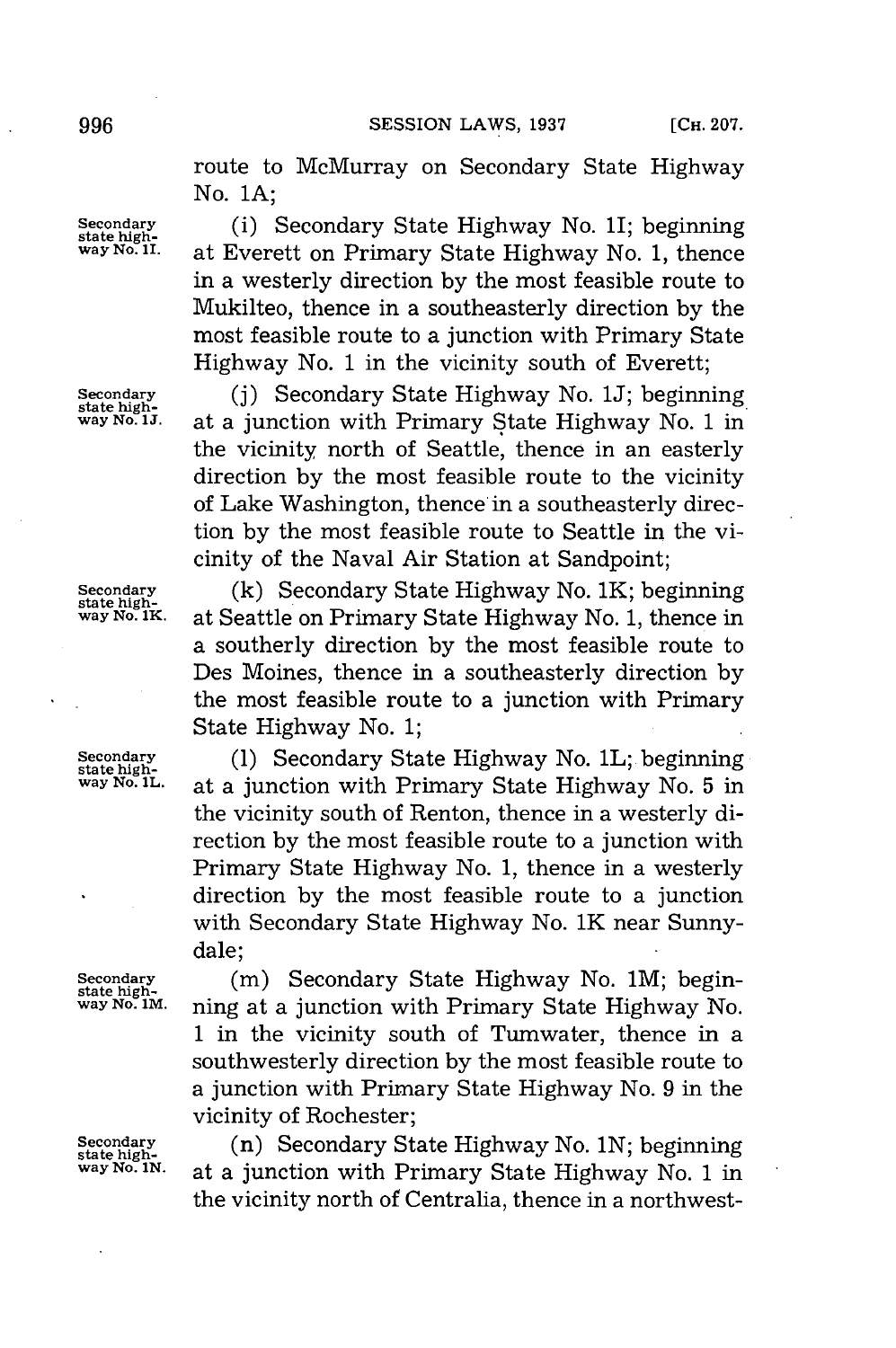erly direction **by** the most feasible route to a junction with Primary State Highway No. **9** in the vicinity of Rochester;

(o) Secondary State Highway No. 1P; beginning Secondary at Toledo on Primary State Highway No. **1,** thence **way** No. w. in a southwesterly direction **by** the most feasible route **by** way of Vader to Ryderwood;

**(p)** Secondary State Highway No. **1Q;** begin- **Secondary** ning at a junction with Primary State Highway No. **way No. 1Q. 1** in the vicinity south of Toledo, thence in an easterly and southerly direction **by** the most feasible route to a junction with Secondary State Highway No. 1R in the vicinity north of Toutle;

**(q)** Secondary State Highway No. 1R; beginning **Secondary state high**at a junction with Primary State Highway No. 1 in the vicinity north of Castle Rock, thence in an easterly direction **by** the most feasible route **by** way of St. Helens to the boundary of the Columbia National Forest in the vicinity northwest of Mt. St. Helens;

(r) Secondary State Highway No. **1S;** beginning **Secondary state high**at a junction with Primary State Highway No. **1** in **way No. IS.** the vicinity north of Woodland, thence in an easterly direction **by** the most feasible route to Amboy, thence in a southerly direction **by** the most feasible route to Battleground, thence in a westerly direction **by** the most feasible route to a junction with Primary State Highway No. **1** in the vicinity north of Vancouver;

(s) Secondary State Highway No. IT; beginning **Secondary** at Vancouver on Primary State Highway No. 1, way No. 1T. thence in a northerly direction **by** the most feasible route **by** way of Sara to Ridgefield, thence in an easterly direction **by** the most feasible route to a junction with Primary State Highway No. **1** in the vicinity south of LaCenter;

(t) Secondary State Highway No. **1U;** beginning **Stondary** at Battleground on Secondary State Highway No. **IS, way No. 1U.** thence in a southerly direction **by** the most feasible route to Orchard on the Secondary State Highway No. **8A;**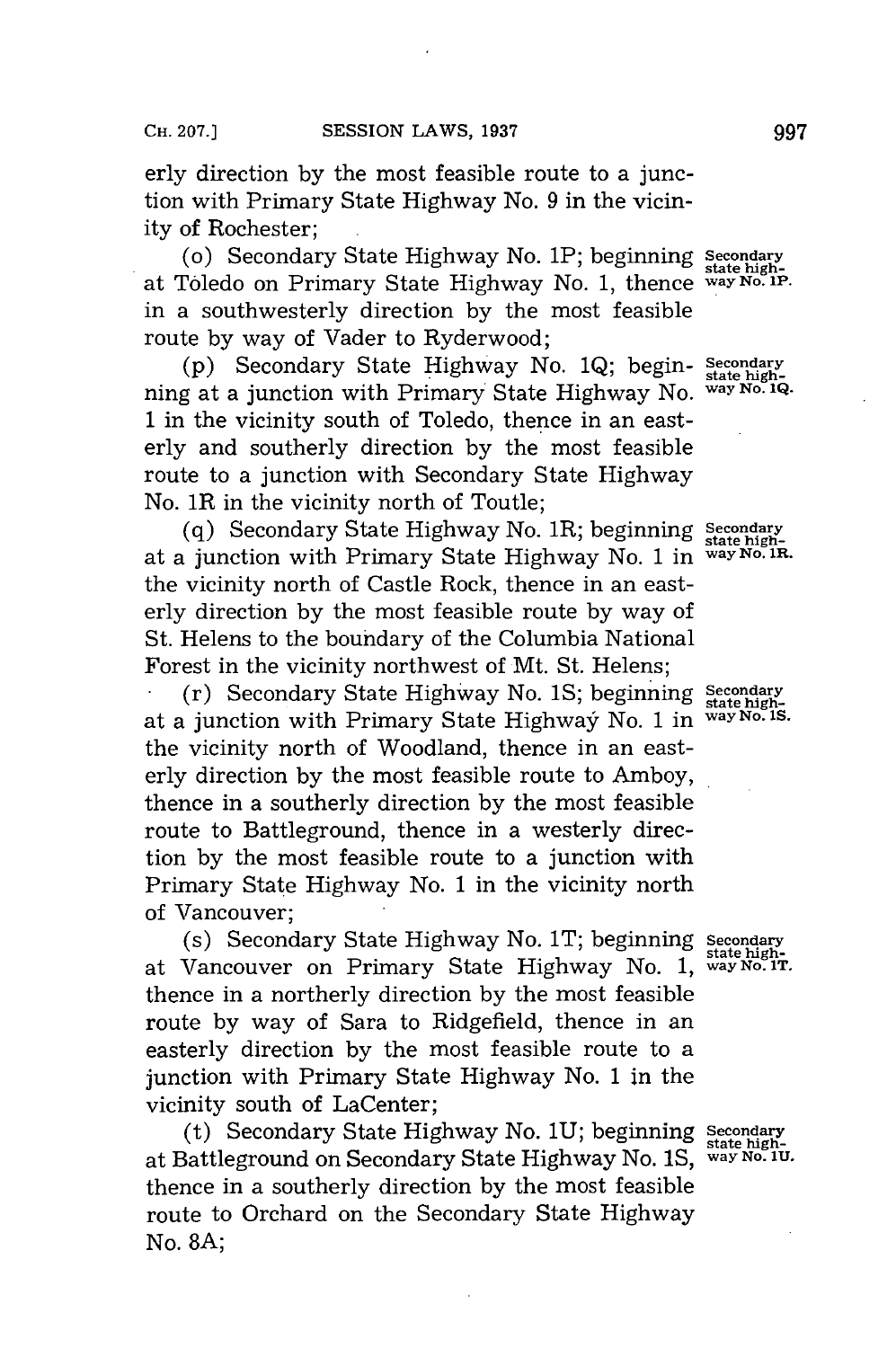state high-<br>way No. 1W.

Secondary **(u)** Secondary State Highway No. 1V; begin-<br>state high-<br>way No. 1V. **ping at Tacoma on Primary State Highway No. 1 way No. IV.** ning at Tacoma on Primary State Highway No. **1,** thence in a northeasterly direction **by** the most feasible route **by** way of Redondo to Des Moines on Secondary State Highway No. 1K;

**Secondary** (v) Secondary State Highway No. 1W; begin**way wo. 1w.** ning at a junction with Primary State Highway No. **1** in the vicinity of the Snohomish-King county line, thence in a northwesterly direction **by** the most feasible route to Edmonds;

**Secondary** (w) Secondary State Highway No. 1X; begin-<br>
state high-<br> **state High- State High- State High- state way** *No.* **Ix.** ning at a junction with Primary State Highway No. **1** in the vicinity of Milton, thence in an easterly direction **by** the most feasible route **by** way of Milton to a junction with Secondary State Highway No. **5D** in the vicinity east of Milton.

**Branches of SEC. 3.** Secondary state highways as branches of **state high-** Primary State Highway No. 2 are hereby established **No.2:** according to designation and description as follows:

**Secondary** (a) Secondary State Highway No. 2A; beginning state high-<br> **State high- State Highway No. 2** thence at Renton on Primary State Highway No. 2, thence in a northerly direction **by** the most feasible route **by** way of Kirkland to a junction with Primary State Highway No. 2 in the vicinity west of Bothell, thence following the course of Primary State Highway No. 2 to Bothell, thence in a northerly direction **by** the most feasible route to Everett;

**primary**

Secondary (b) Secondary State Highway No. 2B; beginning<br> **state high-**<br> **way No. 2B.** at a junction with Primary State Highway No. 2 in at a junction with Primary State Highway No. 2 in the vicinity of Lake Forest Park, thence in a northwesterly direction **by** the most feasible route to a junction with Primary State Highway No. **1** in the vicinity of the Snohomish county line;

**Secondary** (c) Secondary State Highway No. 2C; beginning state high-<br> **Secondary** State Highway No. 2 in way No. 2 in at a junction with Primary State Highway No. 2 in the vicinity of Woodinville, thence in an easterly direction **by** the most feasible route to Duvall on Secondary State Highway No. 15B;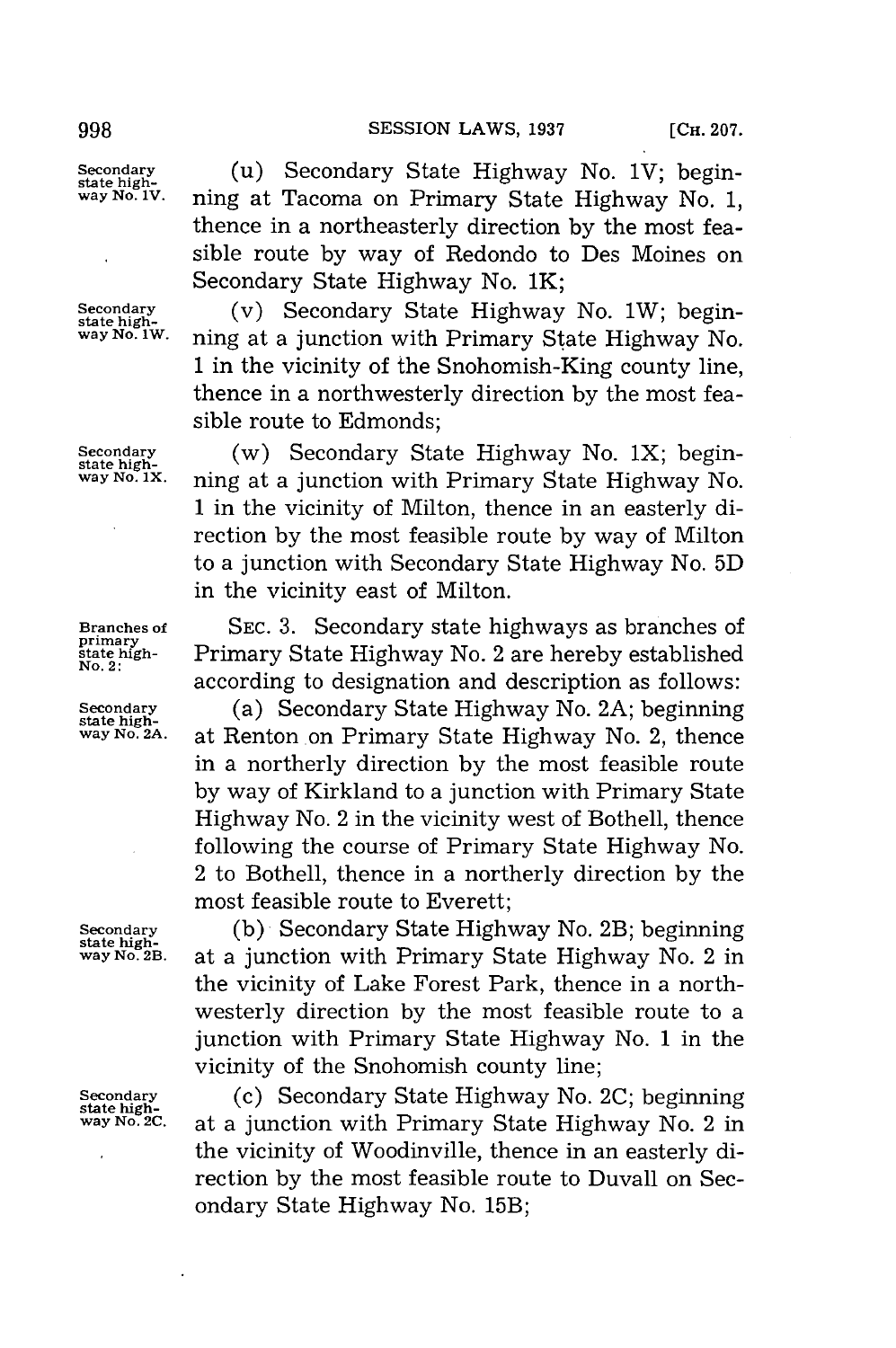**(d)** Secondary State Highway No. **2D;** beginning **Seondar** at a junction with Primary State Highway No. 2 in **way No. 2D.** the vicinity west of Issaquah, thence in a northerly direction **by** the most feasible route to the west of Lake Sammamish to Redmond on Primary State Highway No. 2, thence in a westerly direction **by** the most feasible route to Kirkland on Secondary State Highway No. **2A;**

(e) Secondary State Highway No. **2E;** beginning **Secondary** state highat a junction with Primary State Highway No. 2 west **way No. 2E.** of Cle Elum, thence in a northwesterly direction **by** the most feasible route **by** way of Roslyn to the National Forest boundary in the vicinity of Lake Cle Elum;

**(f)** Secondary State Highway No. 2F; beginning **Secondary** at a junction with Primary State Highway No. 2 in **way No. 2F.** the vicinity north of Coulee City, thence in a northeasterly direction **by** the most feasible route to the boundary of the Federal reservation at the Grand Coulee dam;

**(g)** Secondary State Highway No. **2G;** beginning **Secondary state high**at a junction with Primary State'Highway No. 2 in **way No. 2G.** the vicinity west of Reardan, thence in a southerly direction **by** the most feasible route **by** way of **Ed**wall to a junction with Secondary State Highway No. 11F in the vicinity northwest of Sprague;

(h) Secondary State Highway No. 2H; beginning secondary **state high-**at Spokane on Primary State Highway No. 2, thence **way No. 2H.** in an easterly direction **by** way of Millwood to a junction with Primary State Highway No. 2 in the vicinity of the Washington-Idaho boundary line;

(i) Secondary State Highway No. 21; beginning **Secondary** at a junction with Primary State Highway No. 2 in the vicinity of Virden, thence in a southerly direction **by** the most feasible route to a junction with Primary State Highway No. **3** in the vicinity southeast of Teanaway.

**state high-**

state high-<br>way No. 2I.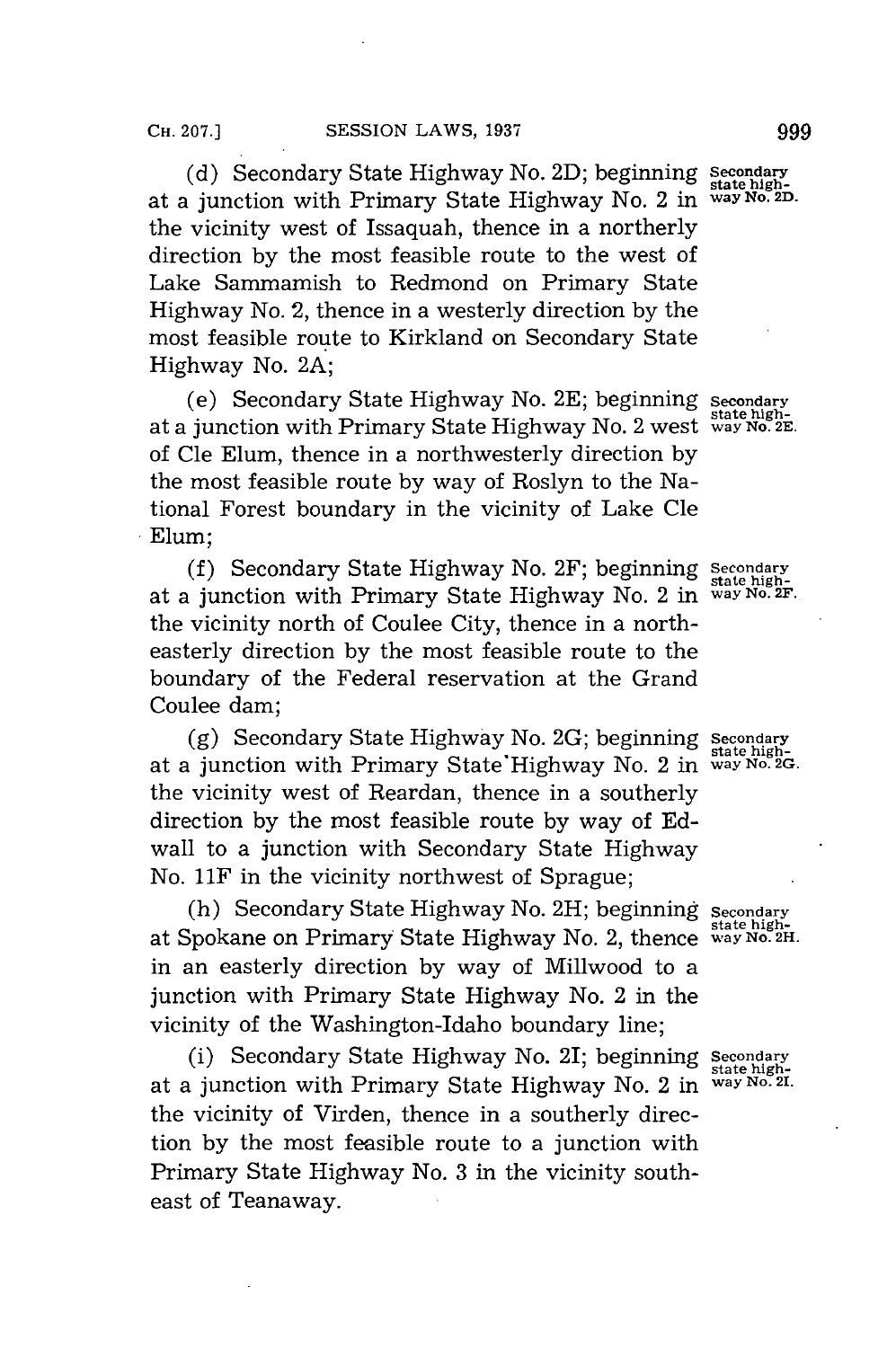#### **1000 SESSION LAWS, 1937 [CH. 207.**

state high-<br>Wa

**Branches of SEC.** 4. Secondary state highways as branches of **state high-** Primary State Highway No. **3** are hereby established **way No. 3:** according to designation and description as follows:

**Secondary** (a) Secondary State Highway No. **3A;** beginning **state highway No. 3A.** at Union Gap on Primary State Highway No. **3,** thence in a southeasterly direction to the south of the Yakima river **by** the most feasible route to Toppenish on Primary State Highway No. **8,** thence in a southeasterly direction **by** the most feasible route **by** way of Mabton to Prosser on Primary State Highway No. **3;**

**Secondary (b)** Secondary State Highway No. 3B; beginning **state highway** *No.* **B.** at Toppenish on Primary State Highway No. **8,** thence in a westerly direction **by** the most feasible route to White Swan;

**Secondary (c)** Secondary State Highway No. 3C; beginning state high-<br> **Secondary State Highway No. 3A**<br> **Secondary State Highway No. 3A way No. C.** at a junction with Secondary State Highway No. **3A** south of Union Gap, thence in a southerly direction **by** the most feasible route to a junction with Secondary State Highway No. 3B in the vicinity west of Toppenish:

**Secondary** (d) **Secondary State Highway No. 3D; beginning**<br> **state high-**<br> **state Highway No. 3** thence at Touchet on Primary State Highway No. 3, thence in a northerly direction **by** the most feasible route to a point south of Eureka, thence in an easterly direction **by** the most feasible route to Prescott;

**Secondary** (e) Secondary State Highway No. **3E;** beginning **state highway No. 3E.** at Walla Walla on Primary State Highway No. **3,** thence in a northerly direction **by** the most feasible route to Prescott on Secondary State Highway No. **3D,** thence in an easterly direction **by** the most feasible route to a junction on Primary State Highway No. **3** in the vicinity northeast of Waitsburg;

**Secondary** (f) Secondary State Highway No. 3F; beginning state high-<br> **state high-**<br> **state Highway No. 3. thence way No. 3F.** at Colfax on Primary State Highway No. **3,** thence in an easterly direction **by** the most feasible route to Palouse on Primary State Highway No. **3;**

**Secondary** (g) **Secondary State Highway No. 3H; beginning** state high-<br> **WAY NO. 3H.** at a junction with Primary State Highway No. 2 in at a junction with Primary State Highway No. 2 in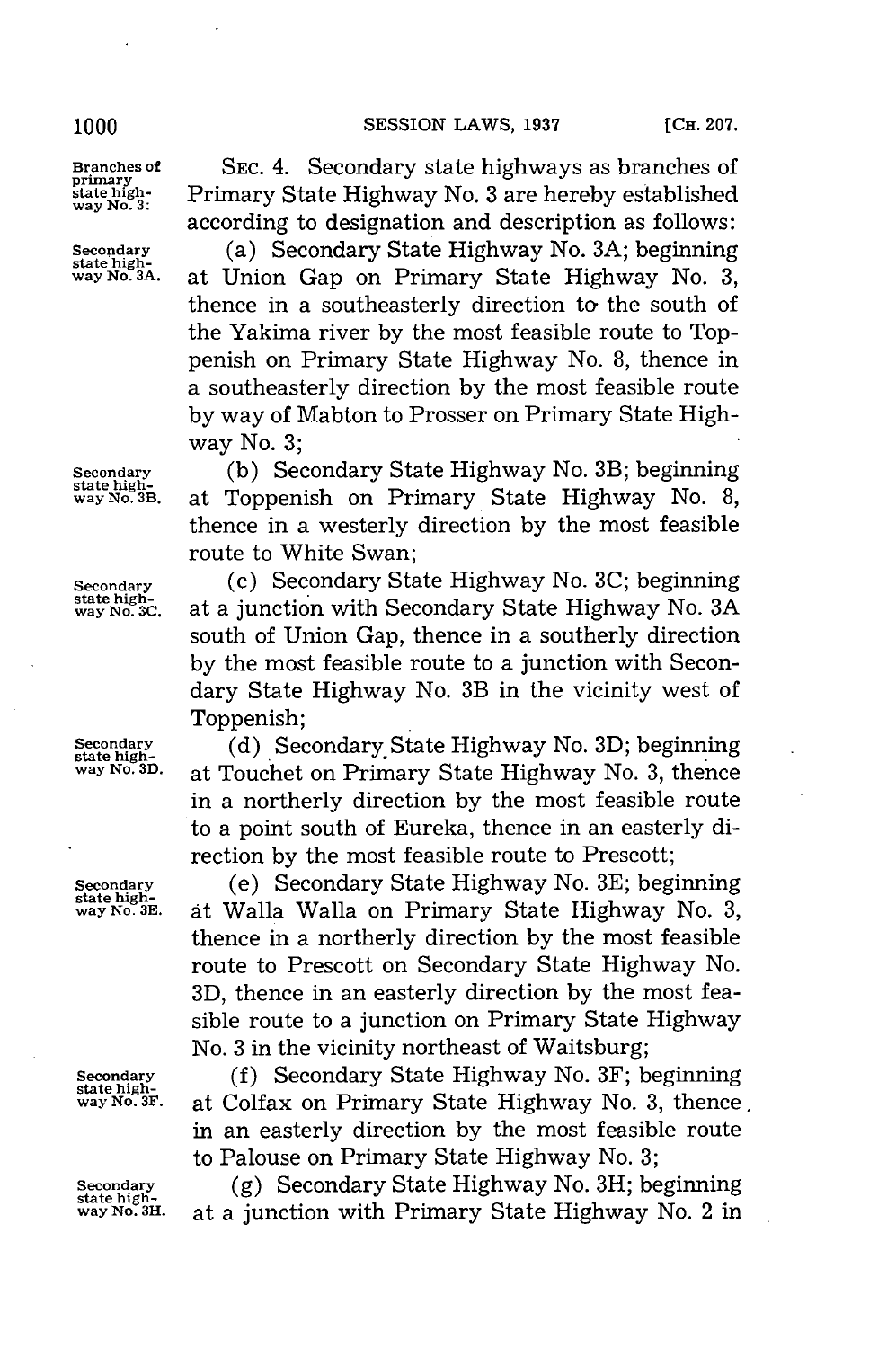the vicinity of Opportunity, thence in a southerly direction **by** the most feasible route **by** way of Rockford, Fairfield, Latah and Tekoa to Oaksdale on Primary State Highway No. **3;** also beginning at Tekoa on Secondary State Highway No. **3H,** as herein described, thence in an easterly direction **by** the most feasible route to the Washington-Idaho boundary line;

(h) Secondary State Highway No. 31; beginning **Secondary state high-**at a junction with Primary State Highway No. **3** in **way No. 31.** the vicinity south of Spokane, thence in a northeasterly direction **by** the most feasible route to Spokane on Primary State Highway No. **3** in the vicinity of Grand Boulevard;

(i) Secondary State Highway No. 3J; beginning Secondary<br>a junction with Primary State Highway No. 3 in way No. 3J. at a junction with Primary State Highway No. 3 in the vicinity of Springdale, thence in a southwesterly direction **by** the most feasible route across the Spokane river to Long lake;

**(j)** Secondary State Highway No. 3K; begin- **Secona** ning at Pomeroy on Primary State Highway No. 3, way No. 3K. thence in a southeasterly direction **by** the most feasible route to Peola, thence in a northeasterly direction **by** the most feasible route to a junction with Primary State Highway No. **3** in the vicinity west. of Clarkston;

(k) Secondary State Highway No. 3L; begin- Secondary ning at a junction with Primary State Highway No. **3 way No. 3L.** in the vicinity north of Dayton, thence in a northeasterly direction **by** the most feasible route to a junction with Primary State Highway No. **3** in the vicinity west of Pomeroy;

**(1)** Secondary State Highway No. 3M; beginning **Secondary** state high- at a junction with Primary State Highway No. **3** in **way No. 3M.** the vicinity northwest of Thorp, thence in a southeasterly direction to the southwest of the Yakima River **by** the most feasible route **by** way of Thorp to Ellensburg on Primary State Highway No. **3.**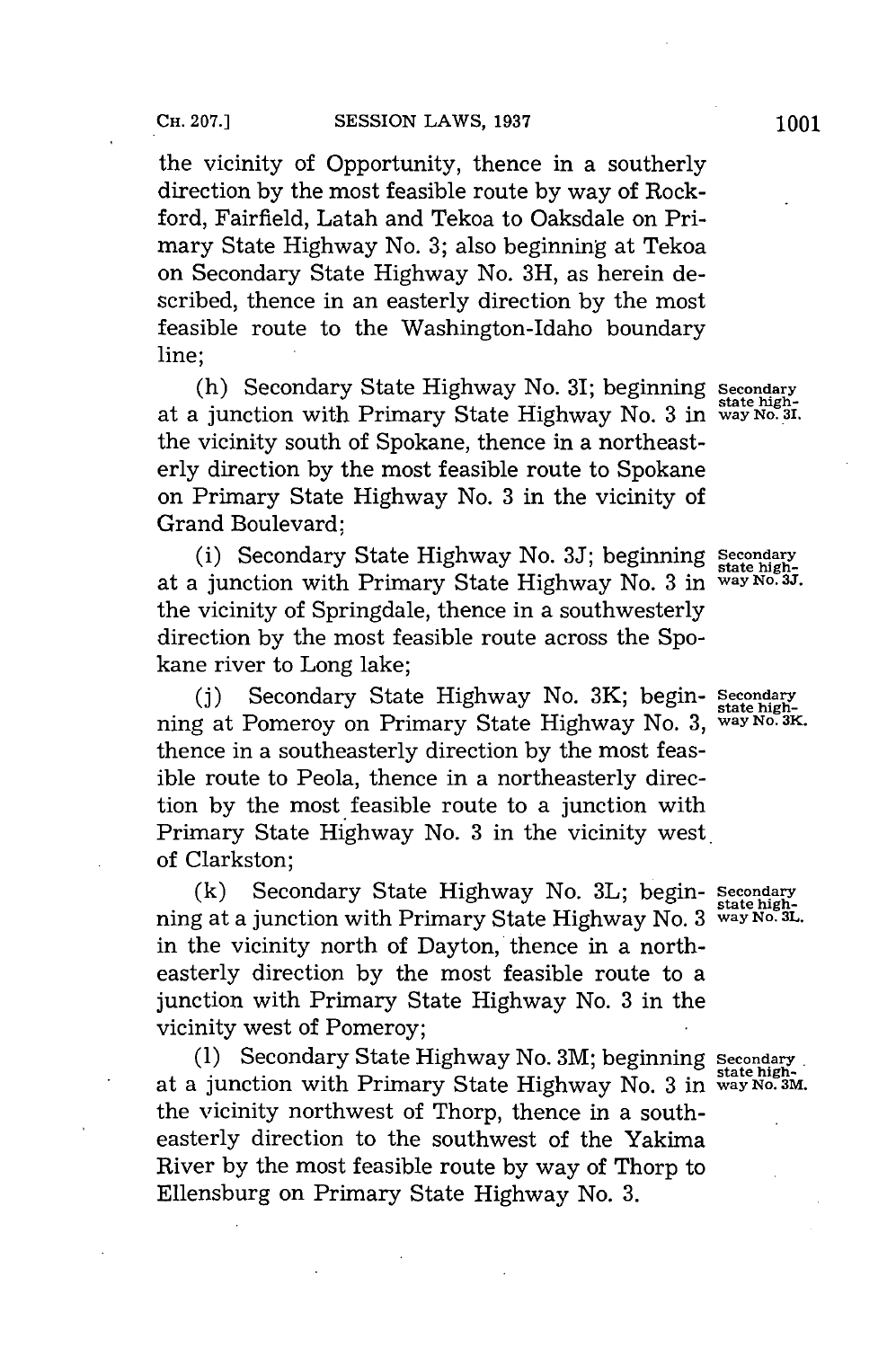state high-<br>way No. 5:

**Branches of SEC. 5.** Secondary State Highways as branches of **primary** state high-<br>way No. 4: Primary State Highway No. 4 are hereby established according to designation and description as follows:

Secondary (a) Secondary State Highway No. 4A; begin-<br> **state high-**<br> **way No. 4A.** ning at Republic on Primary State Highway No. 4 **way No. 4A.** ning at Republic on Primary State Highway No. 4, thence in a northeasterly direction **by** the most feasible route to the east of Curlew Lake **by** way of Curlew to the international boundary line in the vicinity of Danville;

**Secondary** (b) **Secondary State Highway No. 4B; begin-**<br> **state high- and n in** at a junction of Primary State Highways Nos ning at a junction of Primary State Highways Nos. 4 and 2 in the vicinity west of Wilbur, thence in a southerly direction **by** the most feasible route **by** way of Odessa to a junction with Primary State Highway No. **11** in the vicinity of Lind;

**Secondary** (c) Secondary State Highway No. 4C; begin-<br>state high-<br>way No. 4C: ping at a junction with Primary State High**way No. 4C.** ning at a junction with Primary State Highway No. 4 in the vicinity north of Wilbur, thence in a westerly direction **by** the most feasible route to a junction with Primary State Highway No. 2 in the vicinity south of the Grand Coulee Dam.

**Branches of SEC. 6.** Secondary State Highways as branches **primary** of Primary State Highway No. 5 are hereby established according to designation and description as **follows:**

**Secondary (a)** Secondary State Highway No. 5A; begin-<br>state high-<br>way No. 5A: **prime at a junction with Primery State Highway No. way No. 5A.** ning at a junction with Primary State Highway No. **5** south of Maple Valley, thence in a westerly direction **by** the most feasible route to Kent on Primary State Highway No. **5,** thence in a westerly direction **by** the most feasible route to a junction with Primary State Highway No. **1;**

Secondary<br>
state Highway No. 5B; begin-<br>
way No. 5B. **way No. 5B.** ning at Auburn on Primary State Highway No. **5,** thence in a northeasterly direction **by** the most feasible route to a junction with Secondary State High-**Secondary Way No. 5A in the vicinity south of Maple Valley;**<br> **Secondary** Secondary State Highway No. 5C; begi

state **yg.** (c) Secondary State Highway No. **5C;** begin-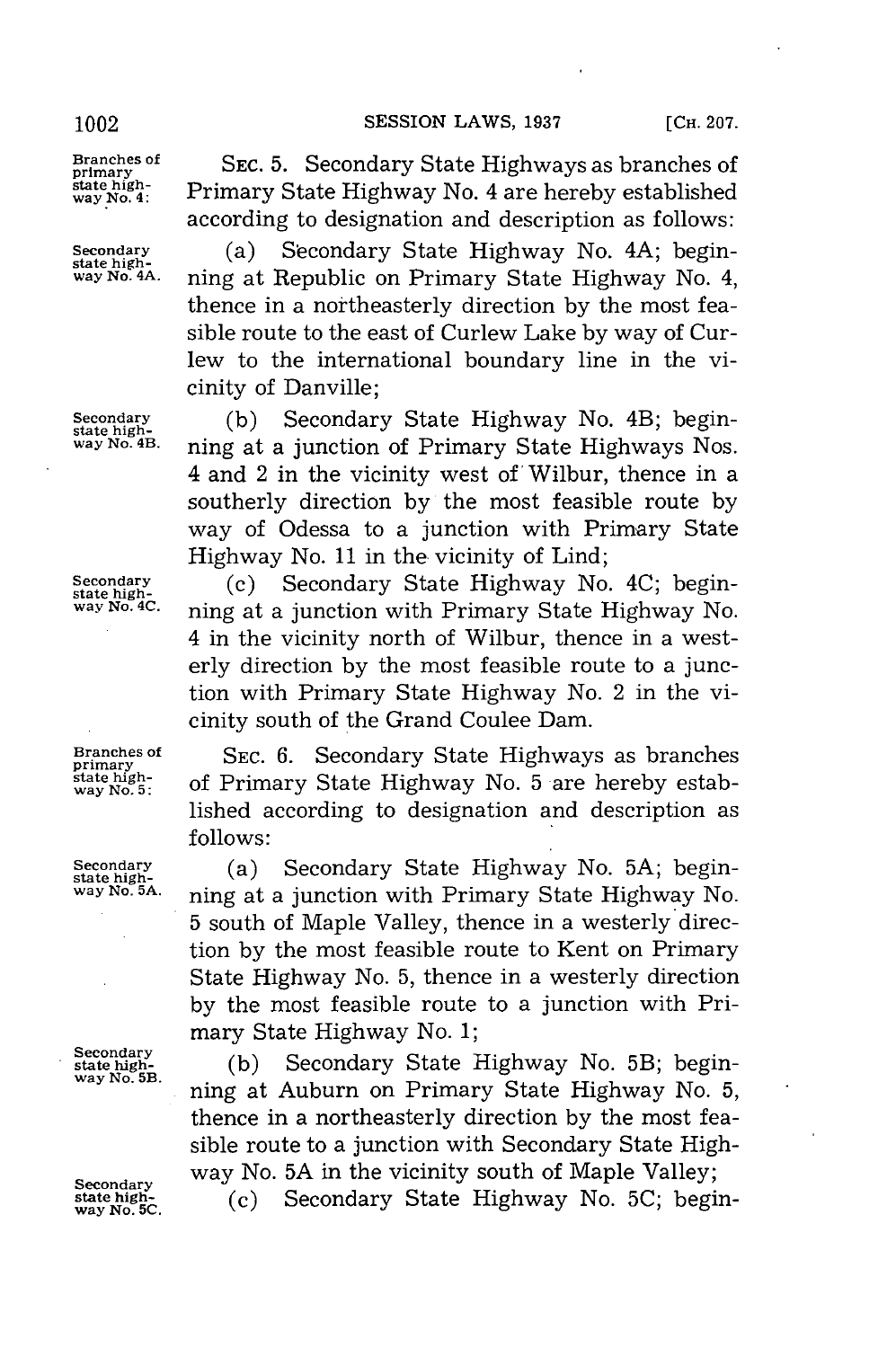ning at Renton on Primary State Highway No. 2, thence in a southerly direction **by** the most feasible route to a junction with Secondary State Highway No. **5A** in the vicinity east of Kent;

**(d)** Secondary State Highway No. **5D;** begin- **Seondary** ning at Puyallup on Primary State Highway No. **5, way No. 5D.** thence in a northerly direction **by** the most feasible route to a junction with Primary State Highway No. **1;**

(e) Secondary State Highway No. **5E;** begin- **Secondary state high**ning at Puyallup on Primary State Highway No. **5, way No. 5E.** thence in a southerly direction **by** the most feasible route to Orting, thence in a northeasterly direction **by** the most feasible route to a junction with Primary State Highway No. **5** in the vicinity south of Buckley; also beginning at a junction with Secondary State Highway No. **5E,** as herein described, southeast of Orting, thence in a southerly direction **by** the most feasible route to Electron;

**(f)** Secondary State Highway No. **5G;** begin- **Secondary state high**ning at Puyallup on Primary State Highway No. 5, thence in a westerly direction **by** the most feasible route to a junction with Primary State Highway No. **5** south of Tacoma, thence in a westerly direction **by** the most feasible route to a junction with Primary State Highway No. **1** south of Tacoma;

**(g)** Secondary State Highway No. **5H;** begin- **Secondary state high**ning at a junction with Primary State Highway No. 5 in the vicinity south of Tacoma, thence in a southwesterly direction **by** the most feasible route **by** way of McKenna, Yelm, and Rainier, to Tenino to [on] Primary State Highway No. **1;**

(h) Secondary State Highway No. 51; beginning **Secondary state high-**at Yelm on Secondary State Highway No. **5H,** thence **way No. 5.** in a northwesterly direction **by** the most feasible route to Tumwater on Primary State Highway No. **1;**

(i) Secondary State Highway No. **5J;** beginning **Secondary** state high- at McKenna on Secondary State Highway No. **5H,** way No. **5J.**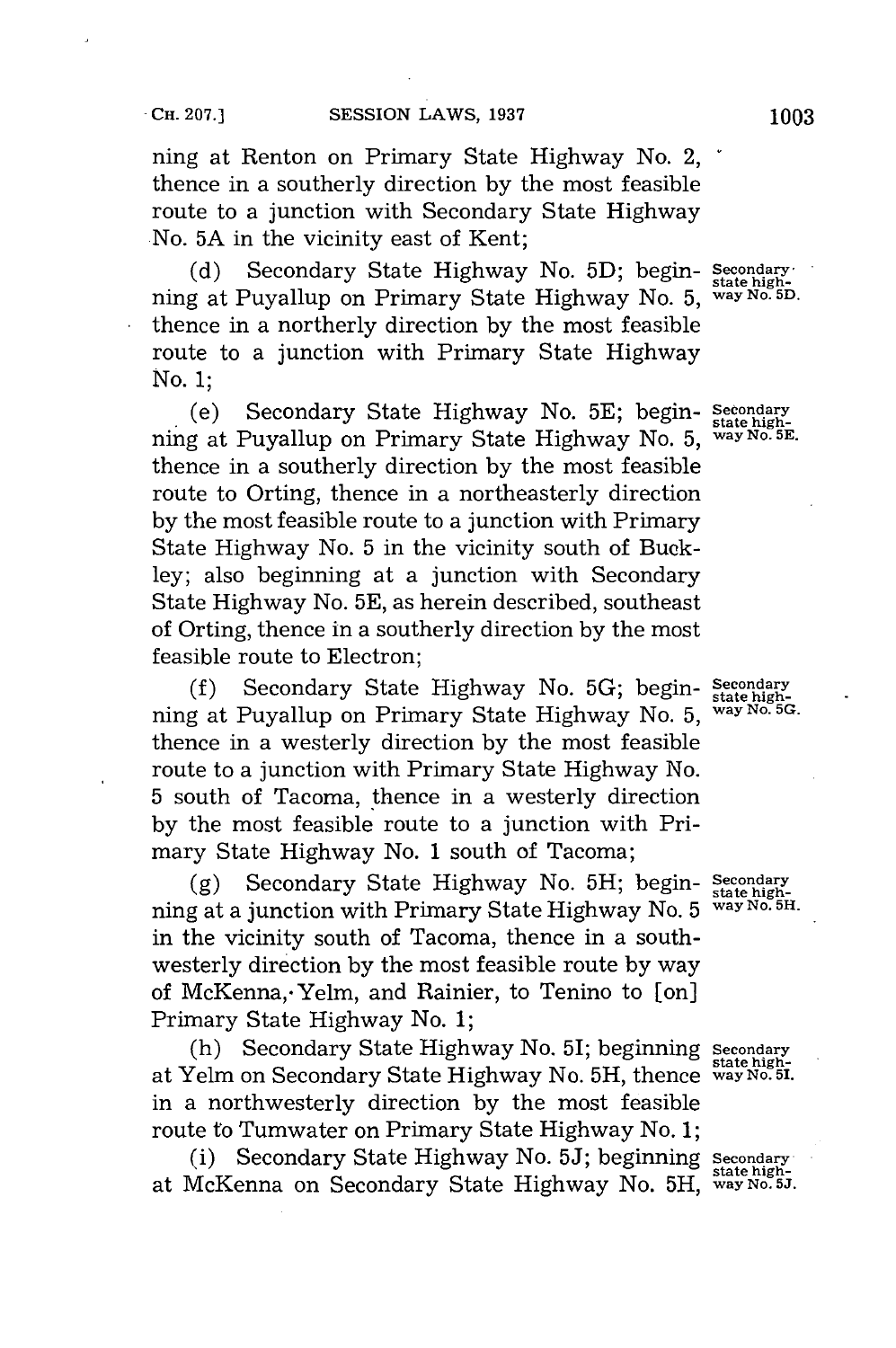- thence in an easterly direction **by** the most feasible route to a junction with Primary State Highway No. **5;**

Secondary (j) Secondary State Highway No. 5K; begin-<br>
state high-<br>
way No. 5K, ping at Morton on Primary State Highway No. 5 *way No* **5K.** ning at Morton on Primary State Highway No. **5,** thence in a westerly direction **by** the most feasible route **by** way of Onalaska to a junction with Primary State Highway No. **1** south of Chehalis;

**Secondary** (k) **Secondary State Highway No. 5L; begin-state high-Sale in the Basic conduct**  $\frac{1}{2}$ **..., was No. 5... way No. 5L.** ning at Morton on Primary State Highway No. **5;** thence in a southwesterly direction **by** the most feasible route to Riffe on Primary State Highway No. **5;**

> **state high- (1)** Secondary State Highway No. **5M;** begin**way No. 5M.** ning at a junction with Primary State Highway No. **5** in the vicinity west of Auburn, thence in a northerly direction **by** the most feasible route to a junction with Primary State Highway No. **1** south of Seattle.

**Branches of** SEC. 7. Secondary state highways as branches of primary State Highways as branches of state highstate high-**Primary State Highway No. 6 are hereby established** according to designation and description as follows:

**Secondary (a)** Secondary State Highway No. 6A; begin-<br>state high- **pair way No. 64**<br>way No. 64; **pairs at Tigor on Primary State Highway** No. 6 **way No. 6A.** ning at Tiger on Primary State Highway No. **6,** thence in a southwesterly direction **by** the most feasible route to Colville to [on] Primary State Highway No. **3;**

**Secondary** (b) Secondary State Highway No. 6B; begin-<br> **state high-**<br> **way No. 68 painting** at IIsk on Primary State Highway No. 6, thence **way No. 61.** ning at Usk on Primary State Highway No. **6,** thence in a southerly direction **by** the most feasible route **by** way of Sacheen Lake to a junction with Primary State Highway No. **6** southwest of Newport.

**Branches of SEC. 8.** Secondary state highways as branches of primary<br>state high-<br>way No. 7: according to designation and description as follows:

**Secondary** (a) Secondary State Highway No. 7B; beginning state high-<br> **state high-**<br> **way No. 7B.** at Ellensburg on Primary State Highway No. 3. **way No. 78.** at Ellensburg on Primary State Highway No. **3,** thence in an easterly direction **by** the most feasible

**Secondary<br>state high-<br>way No. 5M.** 

**primary**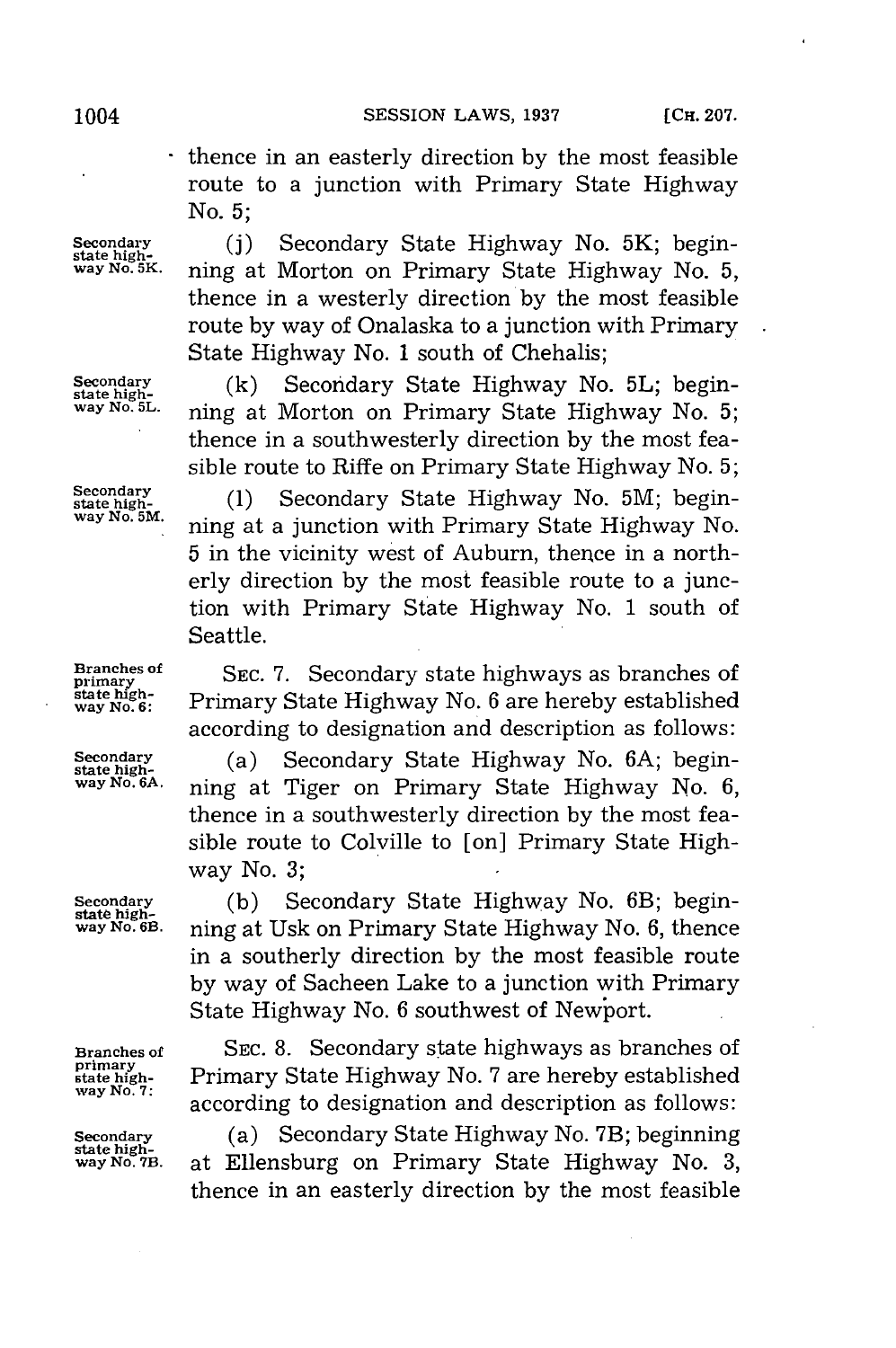route **by** way of Kittitas to a junction with Primary State Highway No. **7** in the vicinity north of Kittitas.

**SEC. 9.** Secondary state highways as branches **of Brianches of Primary State Highway No. 8 are hereby established state high-**<br>Primary State Highway No. 8 are hereby established state highaccording to designation and description as follows:

(a) Secondary State Highway No. **8A;** begin- **Secondary** ning at Vancouver on Primary State Highway No. **8, way No. 8A.** thence in a northeasterly direction **by** the most feasible route to Orchard, thence in a southeasterly direction **by** the most feasible route to Camas on Primary State Highway No. **8;**

**(b)** Secondary State Highway No. 8B; begin- **Secondary** ning at Washougal on Primary State Highway No. 8, way No. 8B. thence in a northerly and easterly direction **by** the most feasible route following the general course of the Washougal river to a junction with Primary State Highway No. **8** east of Washougal;

**(c)** Secondary State Highway No. **8C;** begin- **Secondary** ning at a junction on Primary State Highway No. 8 way No. 8C. east of Stevenson, thence in a northwesterly direction **by** the most feasible route following the general course of the Wind river to the boundary of Columbia National Forest;

(d) Secondary State Highway No. 8D; begin- Secondary ning at a junction with Primary State Highway No. **way No. 8D. 8** in the vicinity of White Salmon, thence in a northerly direction **by** the most feasible route to the boundary of the Columbia National Forest;

(e) Secondary State Highway No. **8E;** begin- **Secondary** ning at a junction with Primary State Highway No. **8** in the vicinity south of Goldendale, thence in an easterly direction **by** the most feasible route to the north'of the Columbia river to Paterson, thence in a northerly direction **by** the most feasible route to Prosser on Primary State Highway No. **3.**

SEC. 10. Secondary state highways as branches **Branches** of SEC. 10. Secondary state highways as branches primary<br>of Primary State Highway No. 9 are hereby estab-  $\frac{\text{state high-}}{\text{way No. 9}}$ 

**state high-**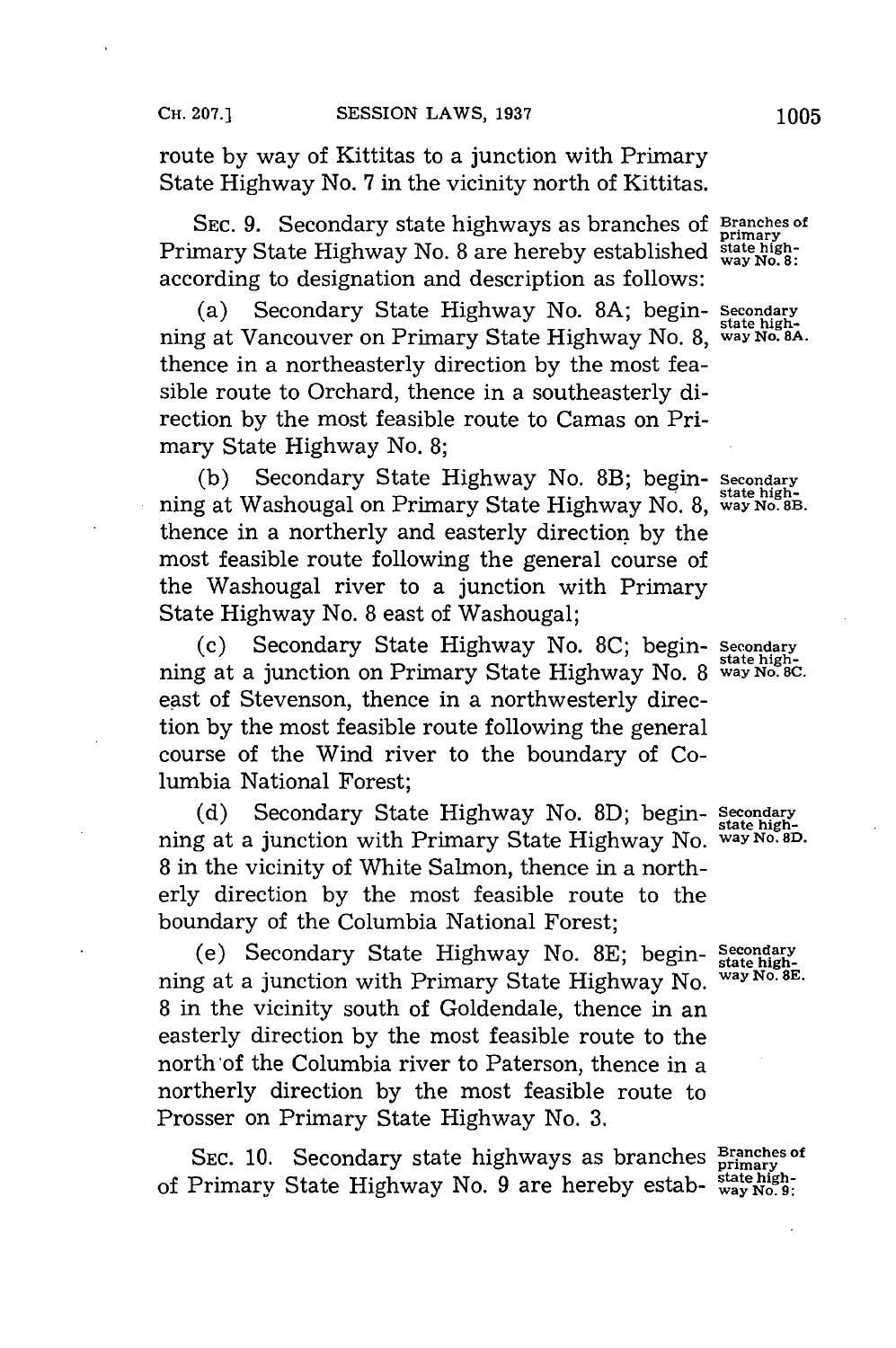**1006 SESSION LAWS, 1937 CH. 207.** 

lished according to designation and description as **follows:**

Secondary **(a)** Secondary State Highway No. 9A; begin-<br>
state high-<br>
way No. 9A. ning at Port Angeles on Primary State Highway No. **way No. 9A.** ning at Port Angeles on Primary State Highway No. **9,** thence in a westerly direction **by** the most feasible route **by** way of the Pysht river to a junction with Primary State Highway No. **9** in the vicinity of Sappho;

Secondary (b) Secondary State Highway No. 9B; begin-<br> **state high-**<br> **way No. 9B.** ning at a junction with Primary State Highway No. **way No. 9B.** ning at a junction with Primary State Highway No. **9** in the vicinity south of the crossing of the Sol Duc river, thence in a westerly direction **by** the most feasible route to Mora; also beginning at a junction with Secondary State Highway No. 9B, as herein described, in the vicinity of the confluence of the Sol Duc and Bogachiel rivers, thence in a westerly direction **by** the most feasible route to La Push;

**Secondary** (c) Secondary State Highway No. **9C;** begin**way No. 9C.** ning at a junction with Primary State Highway No. **9** in the vicinity north of Hoquiam, thence in a northwesterly direction **by** the most feasible route **by** way of Pacific Beach, thence in a southerly direction **by** the most feasible route **by** way of Copalis, thence in an easterly direction **by** the most feasible route to a junction with Secondary State Highway No. **9C,** as herein described, in the vicinity of Copalis Crossing;

Secondary (d) Secondary State Highway No. 9D; begin-<br> **state high-**<br> **way No. 9D.** ning at a junction with Primary State Highway No. **way No. 9D.** ning at a junction with Primary State Highway No. **9** in the vicinity west of McCleary, thence in a northeasterly direction **by** the most feasible route to a junction with Primary State Highway No. **9** south of Shelton;

**Secondary** (e) Secondary State Highway No. **9E;** beginning **state highway No. 9E.** at a junction with Primary State Highway No. **9** in the vicinity south of Discovery Bay, thence in a southeasterly direction **by** the most feasible route to Port Ludlow;

**Secondary (f) Secondary State Highway No. 9F; beginning state high- No. 9 Figure State Highway No. 9 thence** was No. 9. **thence** at Sequim on Primary State Highway No. 9, thence

state high-<br>way No. 9C.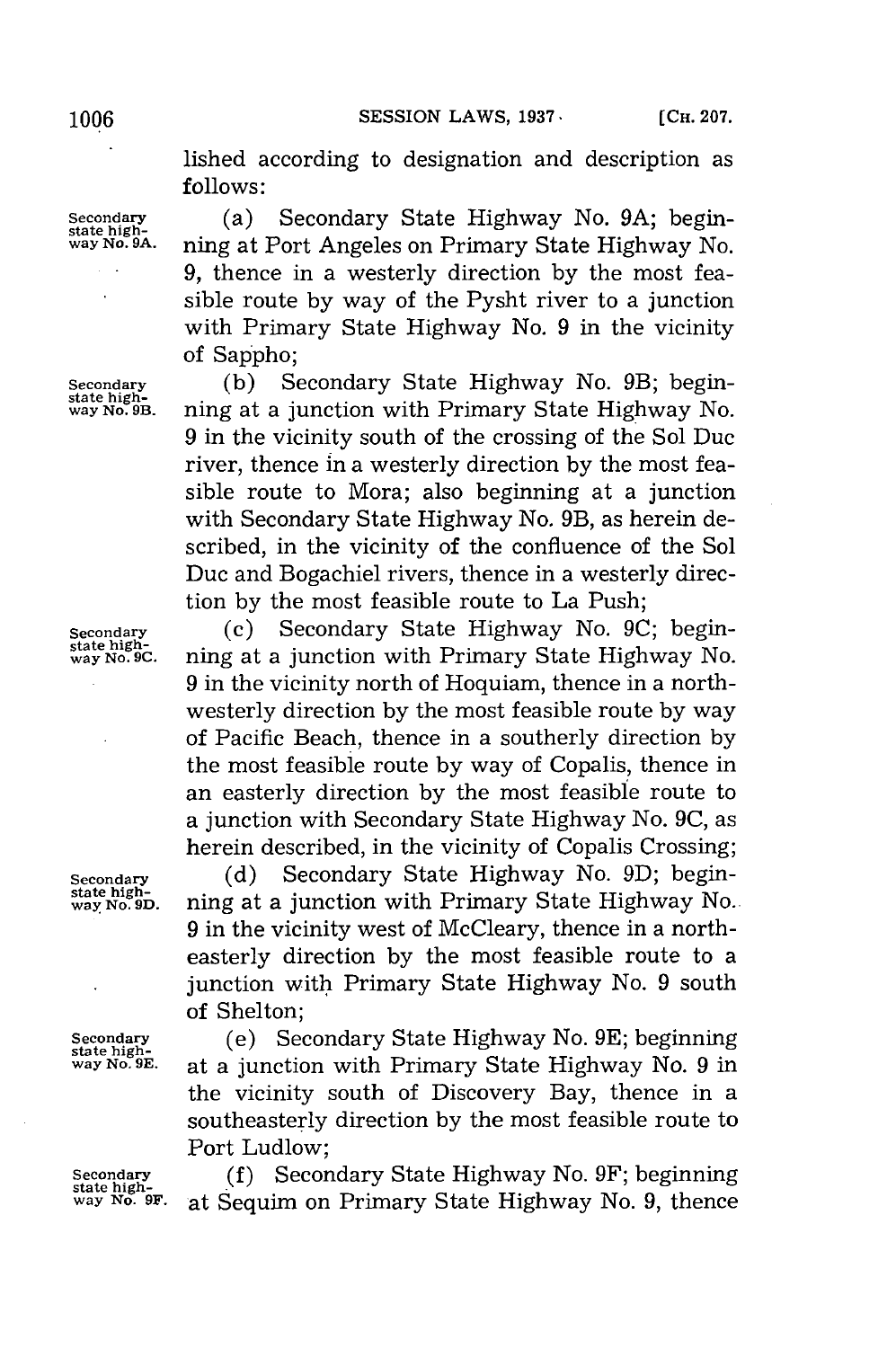in a northerly direction **by** the most feasible route to Dungeness.

**SEC. 11.** Secondary state highways as branches **Branches of** bet. 11. Secondary state highways as branches primary<br>of Primary State Highway No. 10 are hereby estab-  $\frac{\text{stat}}{\text{way No}}$ , 10 lished according to designation and description as **follows:**

(a) Secondary State Highway No. **1OA;** begin- Secondary ning at Omak on Primary State Highway No. 10, way No. 10A. thence in a southeasterly direction **by** the most feasible route **by** way of Disautel and Nespelem to the boundary of the Federal reservation at the Grand Coulee Dam;

(b) Secondary State Highway No. 10B; begin- Secondary ning at a junction with Primary State Highway No. way No. 10B. **10** east of Bridgeport, thence in an easterly direction **by** the most feasible route to the boundary of the Federal reservation at the Grand Coulee Dam;

(c) Secondary State Highway No. **1OC;** begin- **Secondary** ning at Chelan on Primary State Highway No. 10, way No. 10C. thence in a northwesterly direction **by** the most feasible route to the north of Lake Chelan to Manson;

**(d)** Secondary State Highway No. **1OD;** begin- **Secondary** ning at a wye junction with Primary State Highway way No. 10D. No. **10** in the vicinity east of Chelan, thence in a southerly direction **by** the most feasible route crossing the Columbia river at Chelan Falls to a junction with Primary State Highway No. 2 in the vicinity of Orondo.

**SEC. 12.** Secondary state highways as branches **Branches** of of Primary State Highway No. **11** are hereby estab- **state highway No. 11:** lished according to designation and description as **follows:**

(a) Secondary State Highway No. **11A;** begin- **secondary** ning at Connell on Primary State Highway No. 11, state highthence in a westerly direction **by** the most feasible route to Yakima on Primary State Highway No. **3;** the director of highways of the State of Washington shall provide suitable facilities for vehicle and pedes-

**state high-**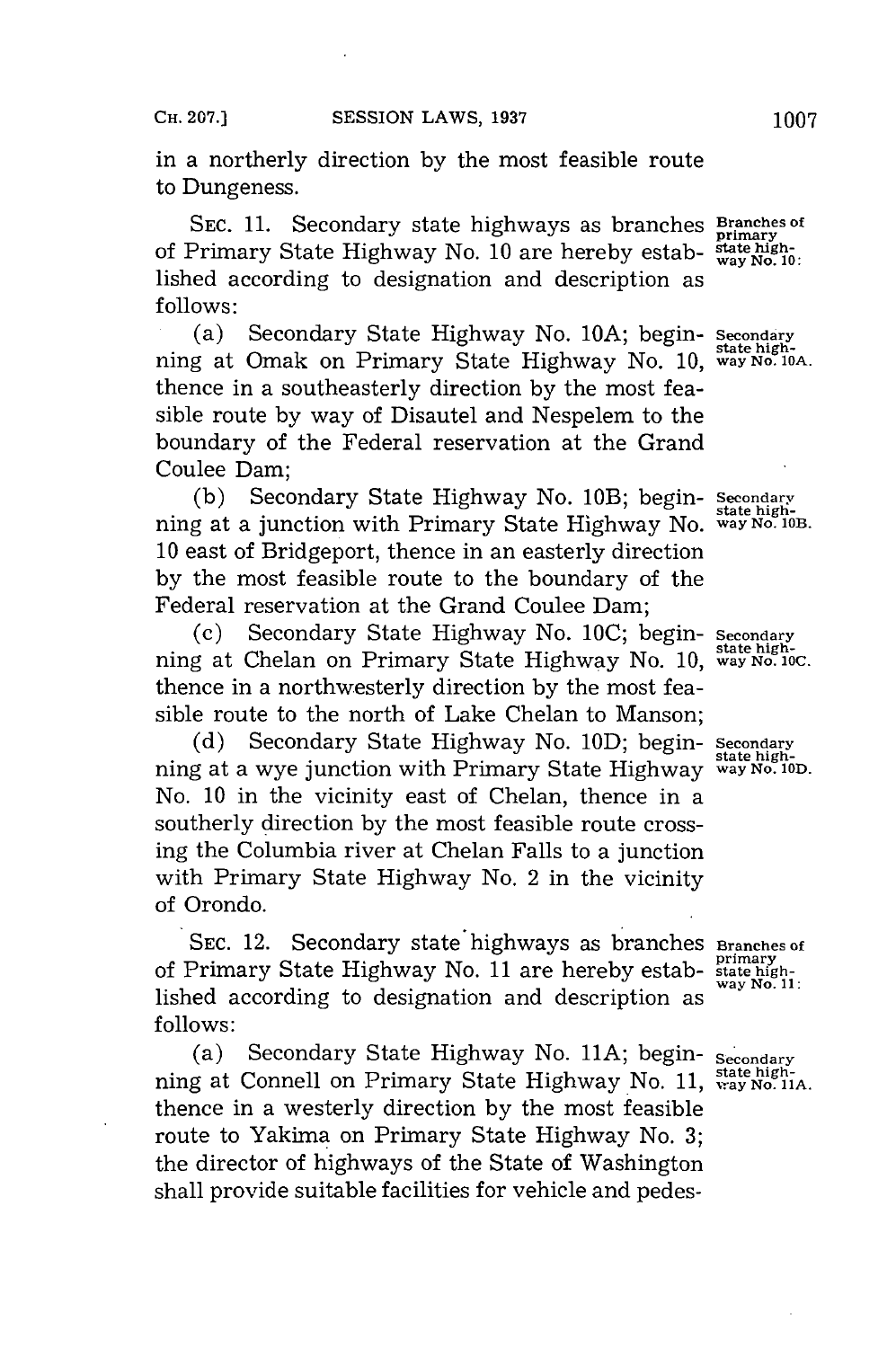trian crossing of the Columbia river at the point where Secondary State Highway No. **11A,** as herein described, crosses the river, and shall maintain said means of crossing at the expense of the State of Washington and without charge to the traveling public;

**Secondary (b)** Secondary State Highway No. 11B; begin- **state high-Hiha way No. 11B.** ning at Dusty on Primary State Highway No. **3,** thence in a westerly direction **by** the most feasible route **by** way of Washtucna to a junction with Primary State Highway No. **11,** in the vicinity south of Connell;

**Secondary** (c) Secondary State Highway No. **11C;** begin- state high- wayNo.nc. ning at Sprague on Primary State Highway No. **11,**

primary<br>state high-<br>way No. 12:

thence in a southeasterly direction **by** the most feasible route **by** way of Ewan and St. John to Steptoe on Primary State Highway No. **3;** Secondary (d) Secondary State Highway No. 11E; begin-<br> **state high-**<br> **way No. 11E.** ning at Ritzville on Primary State Highway No. 11. **way No. 11E.** ning at Ritzville on Primary State Highway No. **11,**

thence in a southerly direction **by** the most feasible route to Washtucna to [on] Secondary State Highway No. 11B;

**Secondary** (e) Secondary State Highway No. 11F; begin- **state highway No. uF.** ning at Sprague on Primary State Highway No. **11,** thence in a northwesterly direction **by** the most feasible route to Harrington on Primary State Highway No. **7.**

**Branches of SEC. 13. Secondary state highways as branches** of Primary State Highway No. 12 are hereby established according to designation and description as **follows:**

**Secondary** (a) Secondary State Highway No. **12A;** begin- **state highway No. 12A.** ning at a junction with Primary State Highway No. 12 in the vicinity south of Seaview, thence in a northerly direction **by** the most feasible route **by** way of Seaview and Long Beach to Ocean Park;

Secondary (b) Secondary State Highway No. 12B; begin-<br> **way No. 12B. ning at Megler on Primary State Highway No. 12**,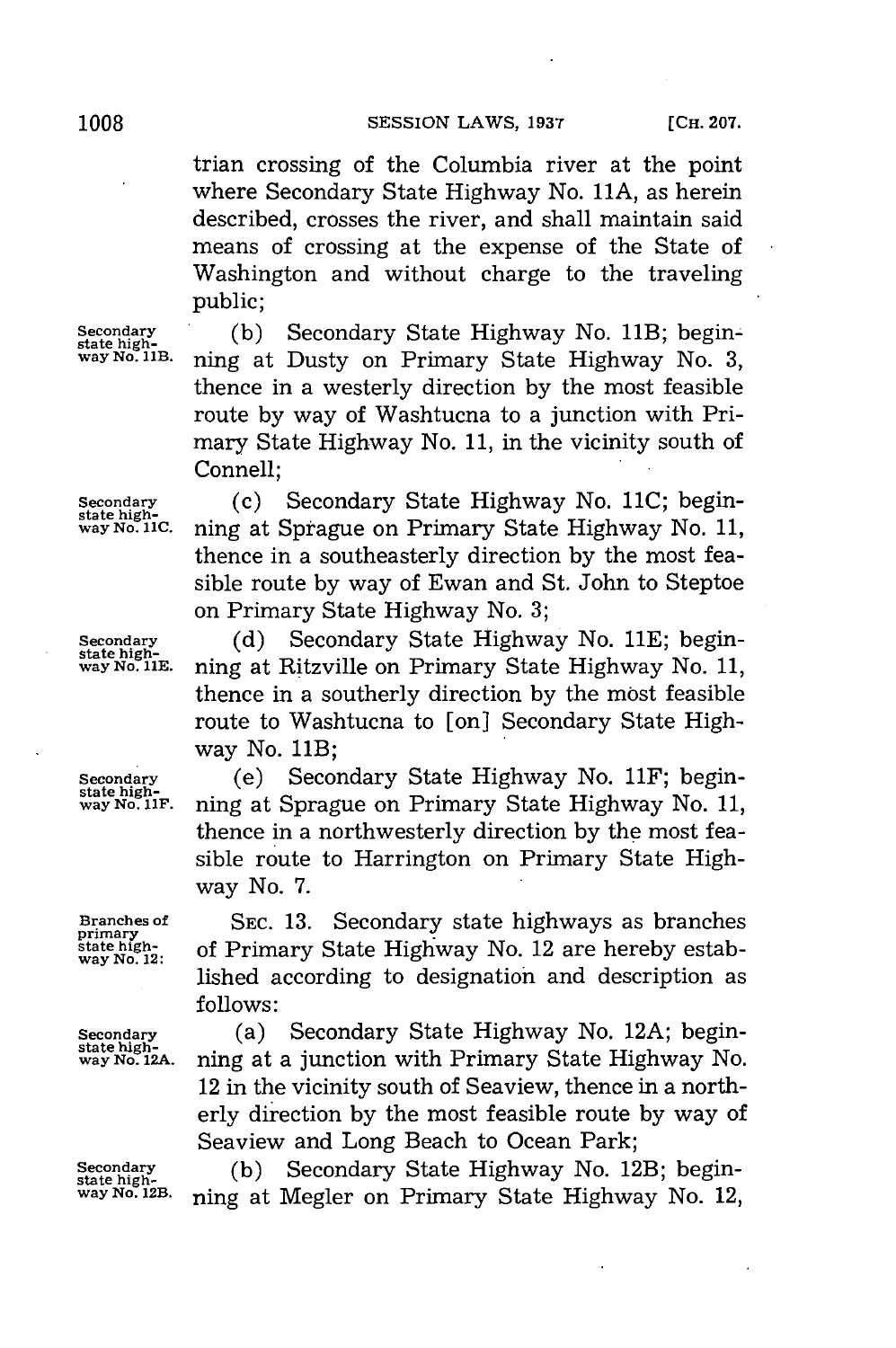thence in an easterly and northerly direction to a junction with Primary State Highway No. 12 in the vicinity north of Naselle;

(c) Secondary State Highway No. **12C;** begin- **Secondary** ning at a junction with Primary State Highway No. 12 in the vicinity west of Grays river, thence in a southerly direction **by** the most feasible route to the shore of the Columbia river; also beginning at a junction with Secondary State Highway No. **12C,** as herein described, thence in an easterly direction **by** the most feasible route to Eden;

(d) Secondary State Highway No. 12D; begin-  $\frac{\text{Secondary}}{\text{state high}}$ ning at a junction with Primary State Highway No. 12 in the vicinity north of Cathlamet, thence in a northeasterly direction **by** the most feasible route following the general course of the Elokomin river to the vicinity of its confluence with the west fork of the Elokomin river;

(e) Secondary State Highway No. **12E;** begin- **Secondary state high**ning at a junction with Primary State Highway No. **way No. 12E.** 12 in the vicinity west of Chehalis, thence in a southerly direction **by** the most feasible route **by** way of Napavine and Winlock to a junction with Primary State Highway No. 1 in the vicinity north of Toledo.

**SEC.** 14. Secondary state highways as branches **Branches of** of Primary State Highway No. 13 are hereby established according to designation and description as **follows:**

(a) Secondary State Highway No. **13A;** begin- **Secondary state high-** ning at Raymond on Primary State Highway No. **13, way** *No.* **13A.** thence in a westerly direction **by** the most feasible route **by** way of Tokeland, North Cove to the shore of Grays Harbor north of Westport; also beginning at Aberdeen on Primary State Highway No. **13,** thence in a southwesterly direction **by** the most feasible route to a junction with Secondary State Highway No. **13A** in the vicinity south of Westport.

**way No. 13:**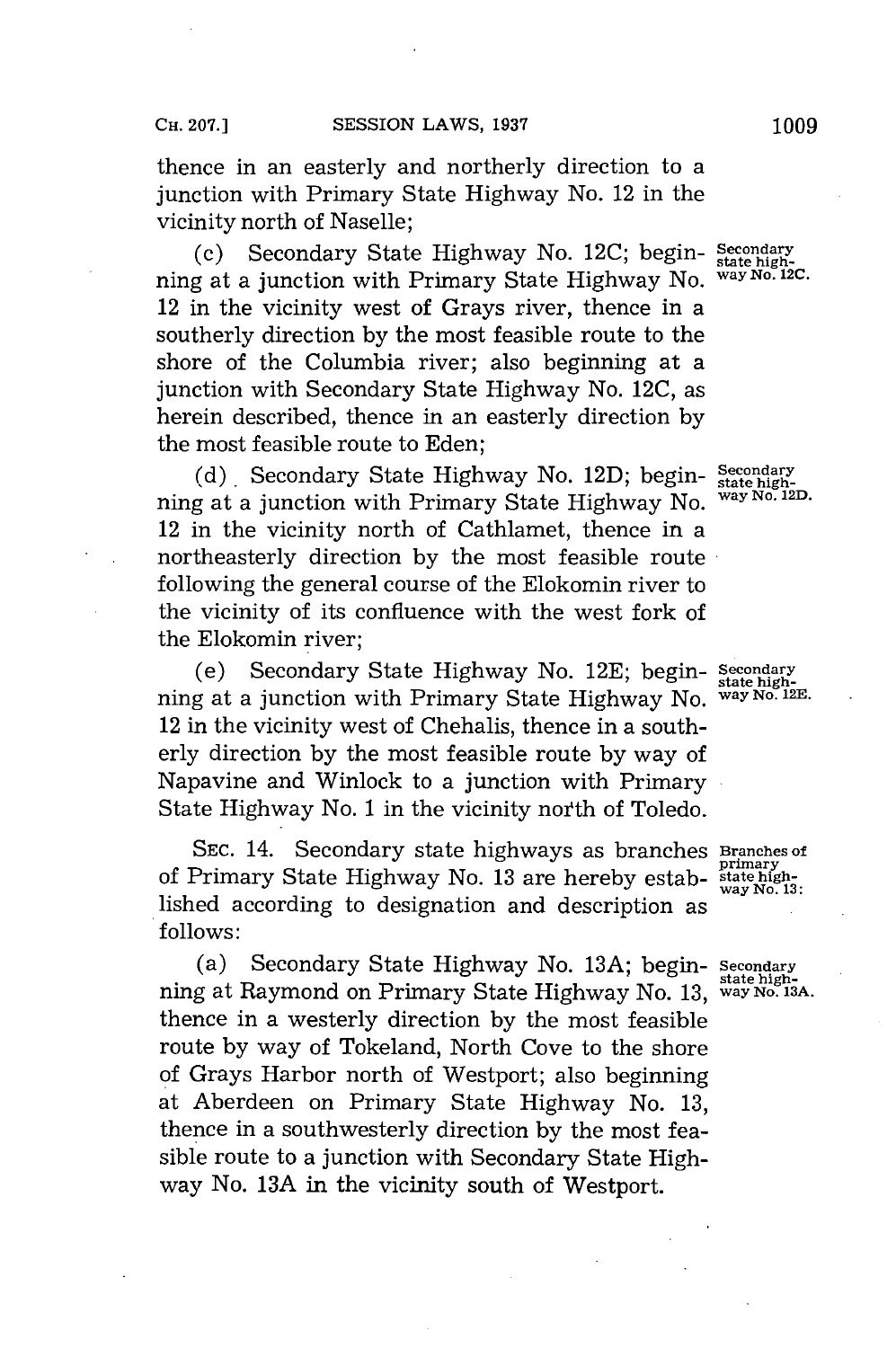## **1010 SESSION LAWS, 1937 [CH. 207.**

**Branches of. SEC. 15.** Secondary state highways as branches **primary**

state high-<br>way No. 14C.

**state high- . of** Primary State Highway No. 14 are hereby established according to designation and description as **follows:**

Secondary (a) Secondary State Highway No. 14A; begin-<br> **state high-**<br> **way No. 14A.** ning at a junction with Primary State Highway No. **way No. 14A.** ming at a junction with Primary State Highway No. 14 in the vicinity southwest of Belfair, thence in a southwesterly direction **by** the most feasible route to Shelton on Primary State Highway No. **9;**

Secondary (b) Secondary State Highway No. 14B; begin-<br> **Secondary** State high-<br> **Secondary** No. 14B. ning at a junction with Primary State Highway No. **way No. 14B.** ning at a junction with Primary State Highway No. 14 in the vicinity east of Purdy, thence in a westerly direction **by** the most feasible route to a junction with Secondary State Highway No. 14A in the vicinity north of Allyn;

**Secondary** (c) Secondary State Highway No. 14C; beginning at Gig Harbor on Primary State Highway No. 14, thence in a southerly direction to the shore of Puget Sound.

**Branches of SEC. 16.** Secondary state highways as branches **primary** of Primary State Highway No. 15 are hereby establishing the state high**way No. 15:** lished dccording to designation and description as **follows:**

**Secondary (a)** Secondary State Highway No. 15A; begin-<br> **state high-**<br> **state Nighway No.** 15A. ning at a junction with Primary State Highway No. **way No. 15A.** ning at a junction with Primary State Highway No. **15** in the vicinity east of Everett, thence in a northeasterly direction **by** the most feasible route to a junction with Secondary State Highway No. **1A,** thence in a northeasterly direction **by** the most feasible route to Granite Falls;

Secondary (b) Secondary State Highway No. 15B; begin-<br> **state high-**<br>
way No. 15B. ning at Monroe on Primary State Highway No. 15. **way No.** 15B. ning at Monroe on Primary State Highway No. **15,** thence in a southerly direction **by** the most feasible route **by** way of Duvall to Falls City on Primary State Highway No. 2;

**Secondary** (c) Secondary State Highway No. **15C;** begin- **state high-Hiha** lC;bgn **way No. 15C.** ning at Leavenworth on Primary State Highway No. **15,** thence in a northerly direction **by** the most fea-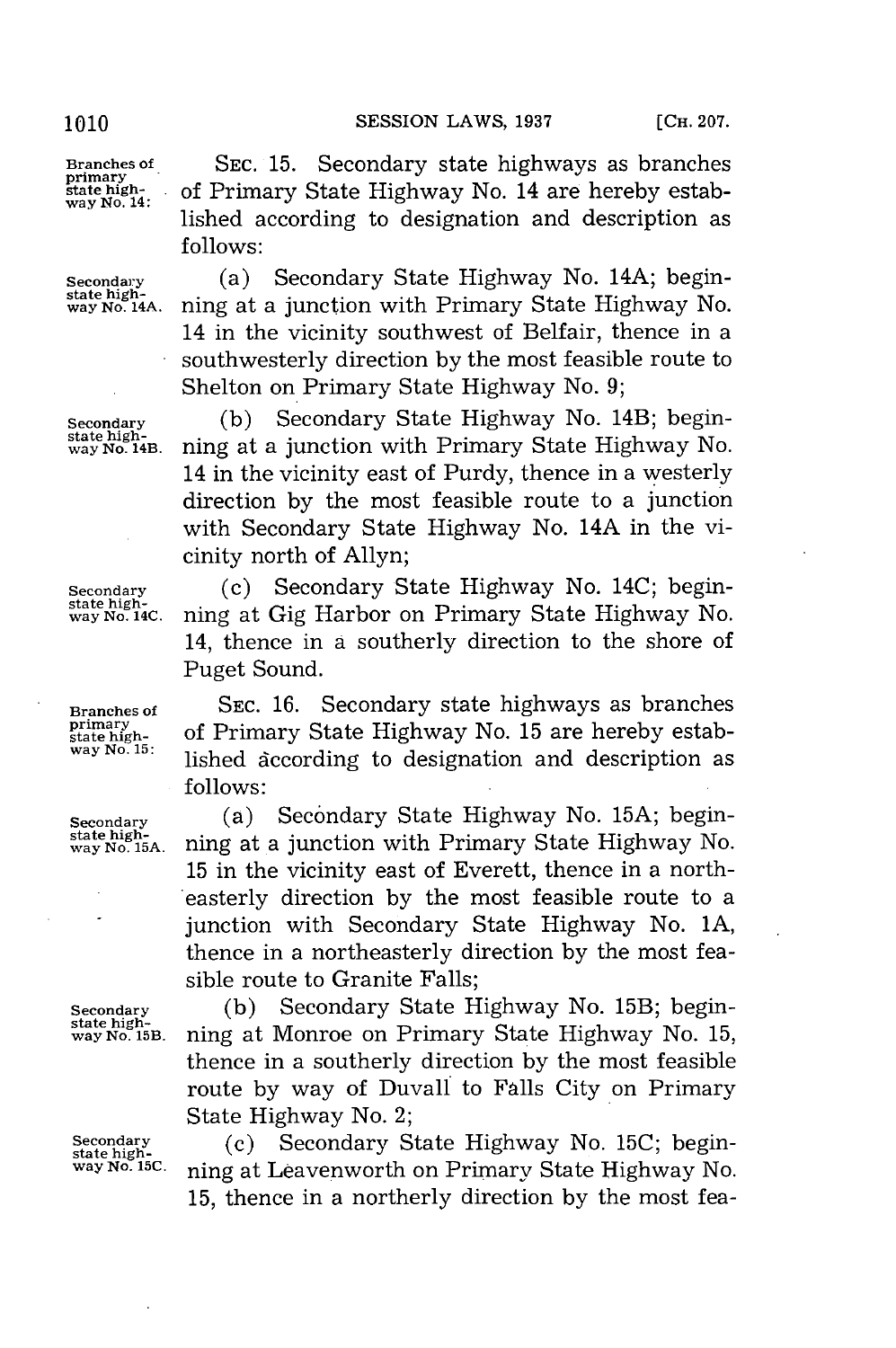sible route **by** way of Lake Wenatchee to a junction with Primary State Highway No. **15** in the vicinity north of Winton;

**(d)** Secondary State Highway No. **15D;** begin- **condar** ning at a junction with Secondary State Highway **way No. 15D.** No. **15C** in the vicinity of Lake Wenatchee, thence in a northwesterly direction **by** the most feasible route to the west of Lake Wenatchee to Telma.

**SEC. 17.** Secondary state highways as branches **Branches of** of Primary State Highway No. 17 are hereby established according to designation and description as **follows:**

(a) Secondary State Highway No. **17A;** begin- **Secondary state high**ning at Marblemount on Primary State Highway No. **17,** thence in a westerly direction **by** the most feasible route **by** way of Concrete to Sedro Woolley on Secondary State Highway No. **1A.**

SEC. 18. Secondary state highways as branches **Branches of primary** of Primary State Highway No. 21 are hereby estab- **state high-way No. 21:** lished according to designation and description as **follows:**

(a) Secondary State Highway No. **21A;** begin- **Secondary** ning at Poulsbo on Primary State Highway No. 21, **way No. 21A.** thence in an easterly direction **by** the most feasible route to Suquamish, thence across Agate Pass to the north end of Bainbridge Island, thence in a southerly direction **by** the most feasible route to Port Blakely;

**(b)** Secondary State Highway No. 21B; begin- **Secondary** ning at Keyport on Primary State Highway No. 21, **way No. 21B.** thence in a southerly direction **by** the most feasible route to East Bremerton.

SEC. 19. Secondary state highways as branches Branches of of Primary State Highway No. 22 are hereby estab- **state high-**<br>
of Primary State Highway No. 22 are hereby estab- **state high**lished according to designation and description as **follows:**

(a) Secondary State Highway No. 22A; begin- secondary ning at Northport on Primary State Highway No. 22, **way No. 22A.**

primary<br>state high**way No. 17:**

**state high-**

**state high-**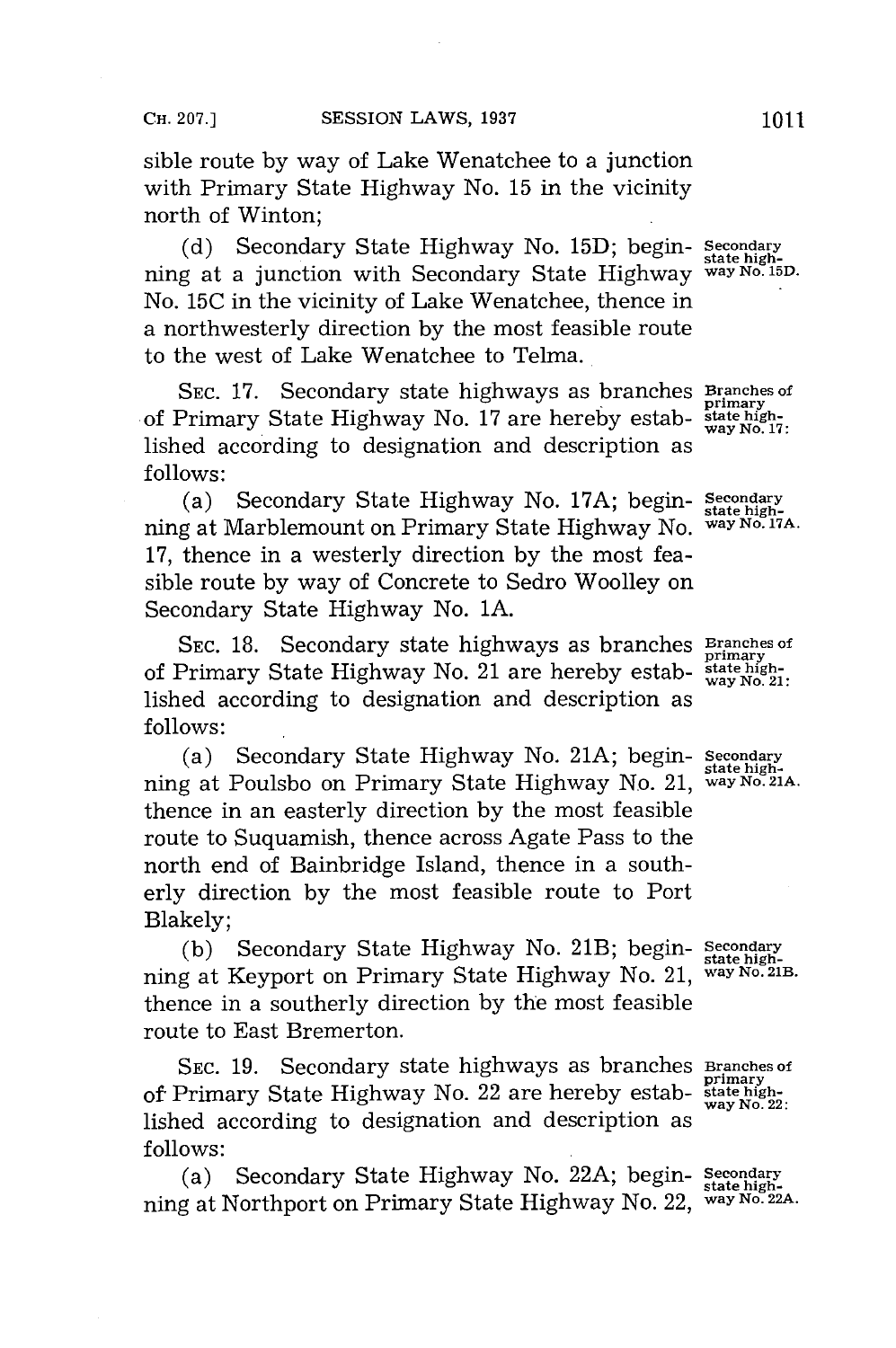thence in a northeasterly direction **by** the most feasible route to the international boundary in the vicinity of Boundary.

**Powers and** SEC. 20. The director of highways shall have all duties of the powers and perform all the duties with respect director of the powers and perform all the duties with respect highways. to secondary state highways, described and designated **by** this act, as have been or may be **by** law granted with respect to primary state highways so **Primary state** far as the same are consistently applicable. All pro-<br>highways visions of the law of this state with respect to the secondary construction, reconstruction, location, relocation, al-<br>state high**secondary** construction, reconstruction, location, relocation, al-<br>state high-<br>ways. **teration repair improvement maintenance** care and teration, repair, improvement, maintenance, care and protection of primary state highways of this state shall apply to secondary state highways described and designated **by** this act and all powers and duties of public officers of this state with respect to the receipt and use of funds of the Federal government relating to primary state highways shall apply to secondary state highways. **All** laws, rules and regulations relating to vehicles upon the public highways of this state, and all laws, rules and regulations relating to vehicles upon primary state highways of this state, shall apply to vehicles upon secondary state highways, described and designated **by** this act, so far as the same are consistently applicable.

**acts repealed.**

**Partial**  SEC. 22. If any section, sentence, clause or phrase of this act should be declared to be invalid or unconstitutional, the invalidity or unconstitutionality thereof shall not affect the validity or constitutionality of any other section, sentence, clause or phrase of this act.

SEC. 21. All acts and parts of acts in conflict with

or in derogation of the provisions of this act are hereby repealed insofar as the same are in conflict

**Vetoed.** SEC. 23. This act is necessary for the preservation of the public peace, health and safety of this

or derogation hereof.